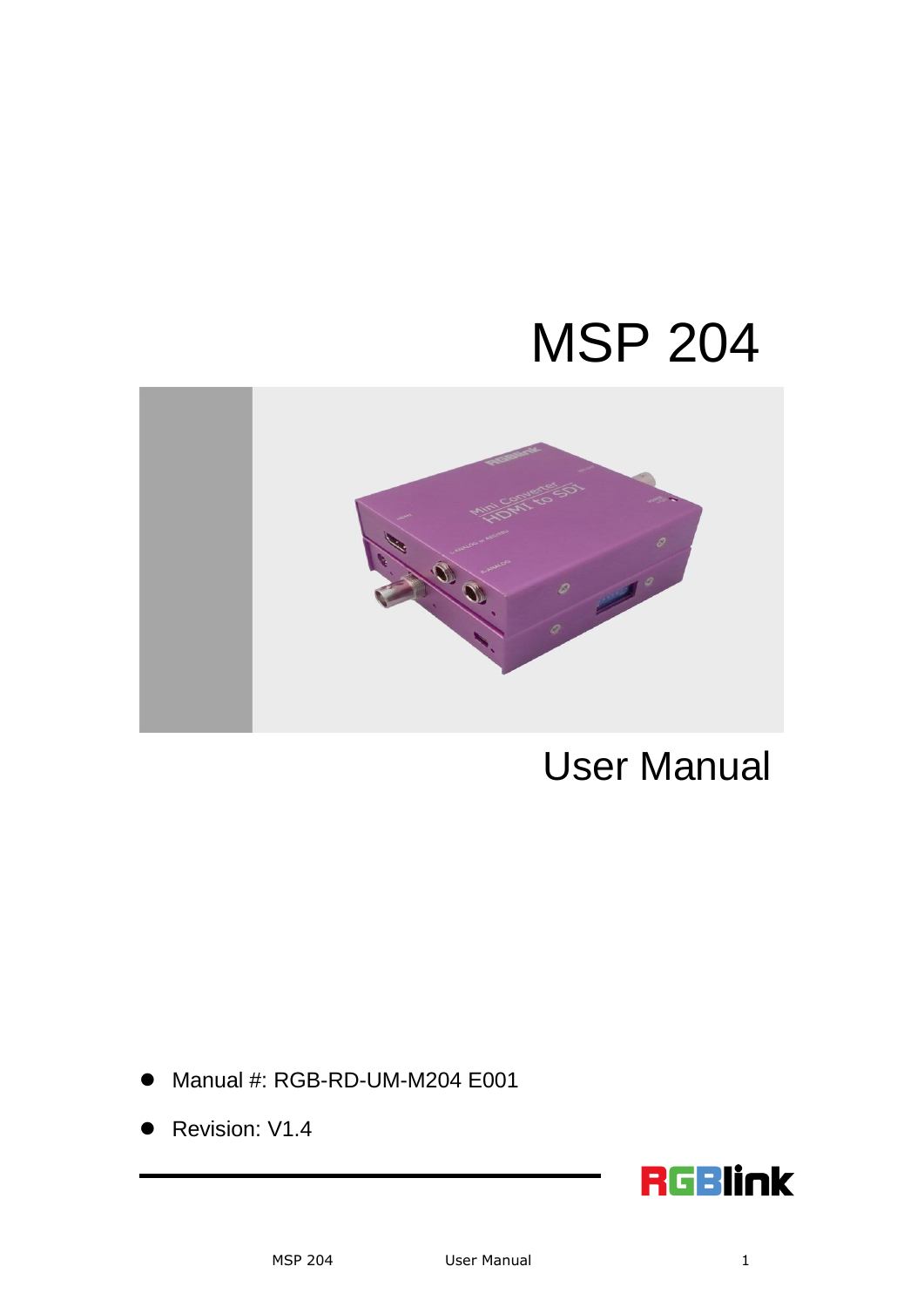## MSP 204·User Manual

Thank you for choosing our products!

In order to allow you to learn how to use the Mini Converter quickly, we bring you the detailed user Manual. You can read the introduction and directions before using the video processor, please read all the information we provide carefully to use our products correctly.

### **Copyright**

©2015 All rights are reserved by RGBLINK.

This document is done independently by Xiamen RGBlink Science & Technology Co.,LTD. No part can be copied, reproduced or translated without permission.

#### **Notice**

RGBlink provides this manual "as is" without warranty of any kind, no matter expressed or implied, including but not limited to the implied warranties or merchantability and fitness for a particular purpose. RGBlink may make improvements or changes to the products and the programs described in this publication at any time without notice.

This publication would contain technical inaccuracies or typographical errors. Changes are periodically made to the information in this publication; these changes are incorporated in new editions of this publication.

## **Federal Communications Commission (FCC) Statement**

This equipment has been tested and found to comply with the limits for a class A digital device, pursuant to Part 15 of the FCC rules. These limits are designed to provide reasonable protection against harmful interference when the equipment is operated in a commercial environment. This equipment generates, uses and radiates radio frequency energy and, if not installed or used in accordance with the instruction manual, may cause harmful interference to radio communications. Operation of this equipment in a residential area may cause harmful interference, in which case the user will be responsible for correcting any interference.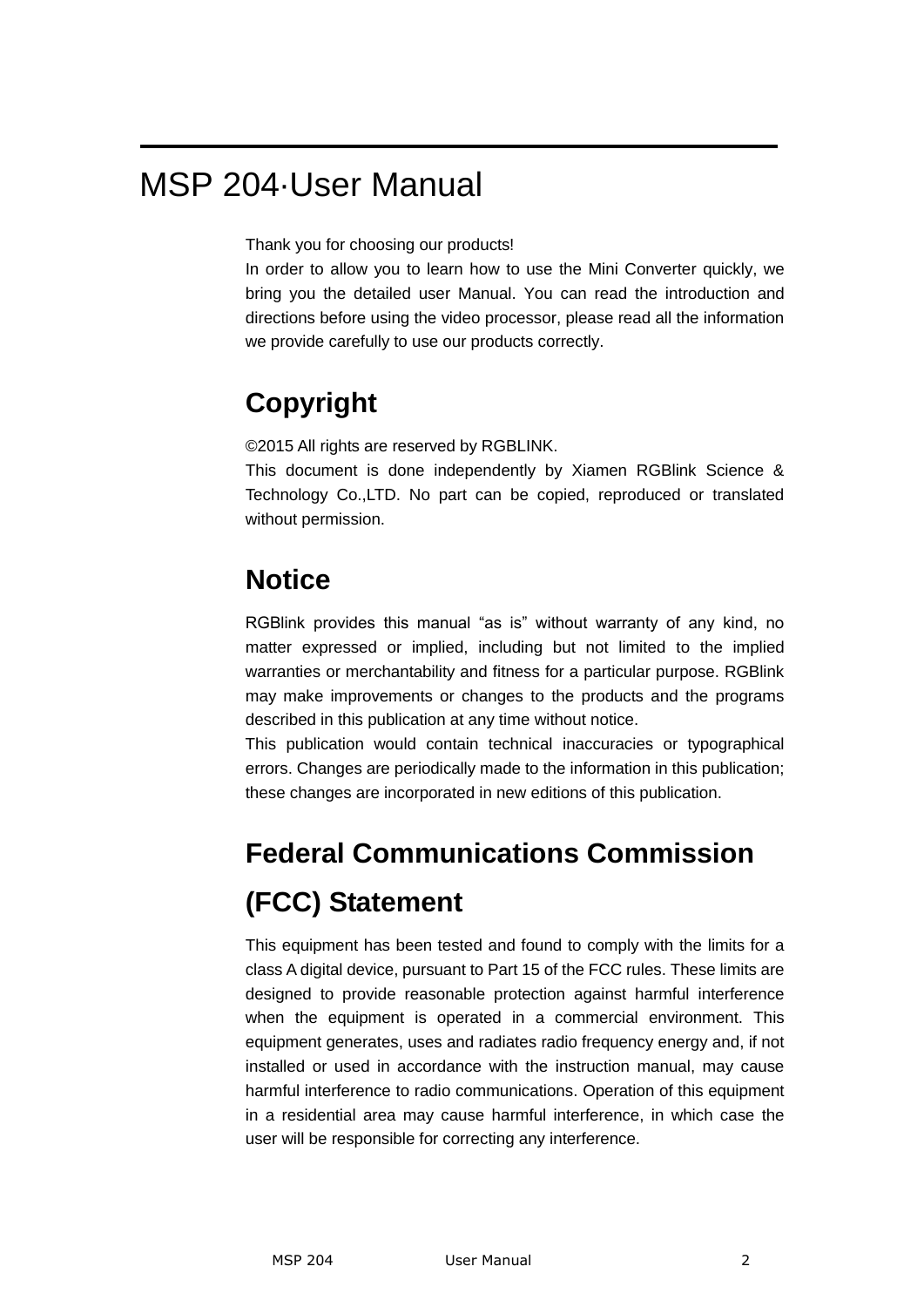#### **Guarantee and Compensation**

RGBlink provides a guarantee related to perfect manufacturing as part of the legally stipulated terms of guarantee. On receipt, the purchaser must immediately inspect all delivered goods for damage incurred during transportation, as well as for material and manufacturing faults. Please complain to RGBlink by written notice.

The period of guarantee begins from the date of transfer of risks, in the case of special systems and software on the date of commissioning, at latest 30 days after the transfer of risks. In the event of justified notice of compliant, RGBlink can repair the fault or provide a replacement at its own discretion within an appropriate period. If this measure proves to be impossible or unsuccessful, the purchaser can demand a reduction in the purchase price or cancellation of the contract. All other claims, in particular those relating to compensation for direct or indirect damage, and also damage attributed to the operation of software as well as to other service provided by RGBlink, being a component of the system or independent service, will be deemed invalid provided the damage is not proven to be attributed to the absence of properties guaranteed in writing or due to the intent or gross negligence or part of RGBlink.

If the purchaser or a third party carries out modifications or repairs on goods delivered by RGBlink, or if the goods are handled incorrectly, in particular if the systems are commissioned operated incorrectly or if, after the transfer of risks, the goods are subject to influences not agreed upon in the contract, all guarantee claims of the purchaser will be rendered invalid. Not included in the guarantee coverage are system failures which are attributed to programs or special electronic circuitry provided by the purchaser, e.g. interfaces. Normal wear as well as normal maintenance are not subject to the guarantee provided by RGBlink either.

The environmental conditions as well as the servicing and maintenance regulations specified in this manual must be complied with the customer.

#### **Trademark**

Brand and product names mentioned in this manual may be trademarks, registered trademarks or copyrights of their respective holders. All brand and product names mentioned in this manual serve as comments or examples and are not to be understood as advertising for the products or their manufactures.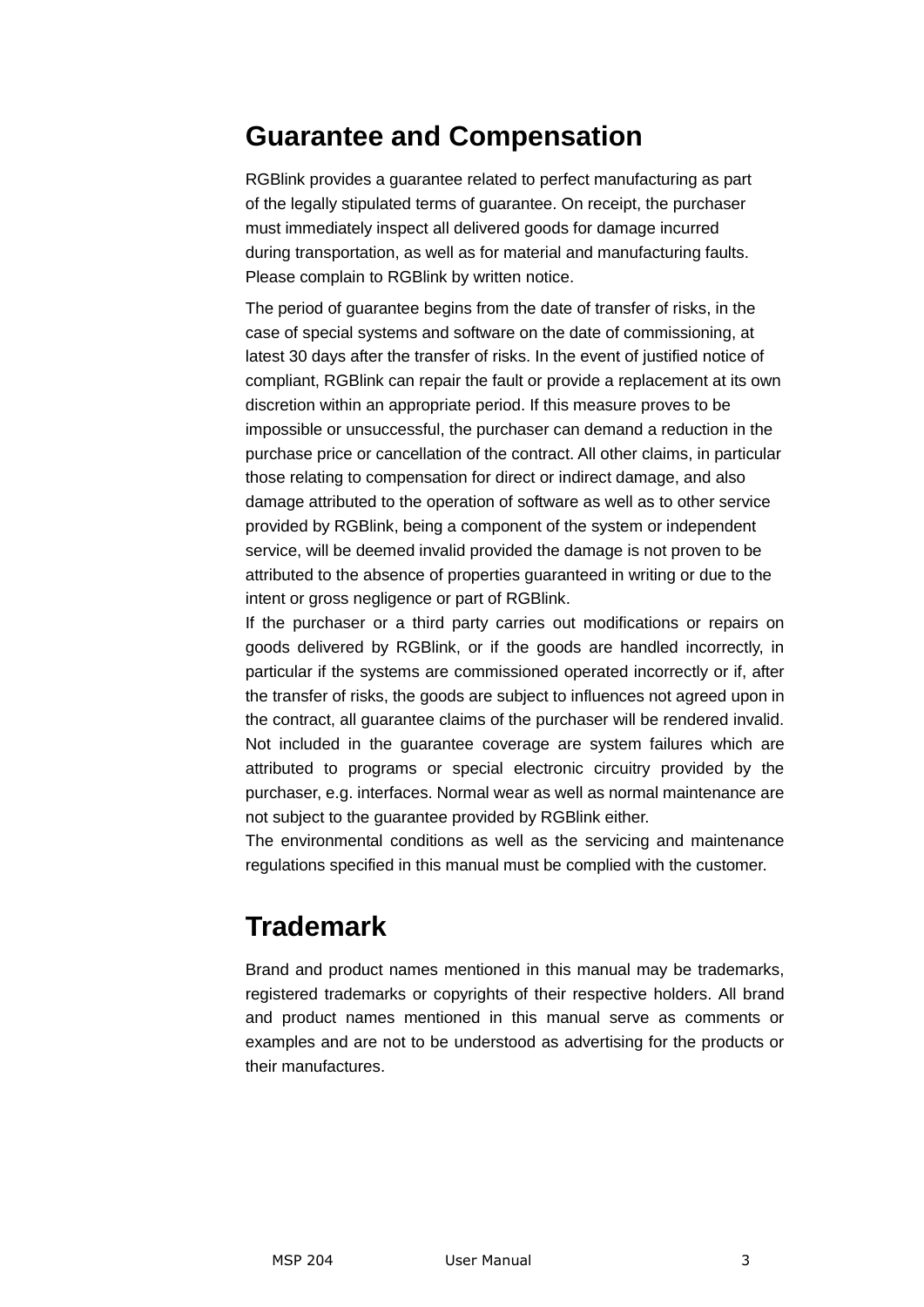# Company Address

RGBINK Xiamen RGBlink Science & Technology Co., Ltd.

**Headquarter:** S603~604 Weiye Building Torch Hi-Tech Industrial Development Zone Xiamen, Fujian Province, P.R.C

**Shenzhen office:** Floor 11, A1 Building, Baiwang R&D Building, Shahe West Road, Xili Town, Nanshan District, Shenzhen,

Guangdong Province, P.R.C

**Beijing office:** Room 602, Building 7, CaiManJie, No.67 Chaoyang Road, Chaoyang District, Beijing, P.R.C

**Shanghai office:** Building 3, 1358 Nong, Tongpu Road, Shanghai, P.R.C

- **Tel:** +86-592-5771197
- **Fax:** +86-592-5771202
- **Customer Hotline:** 4008-592-315
- **Websites:** 
	- $\sim$  http://www.rablink.com
	- $\sim$  http://www.rgblink.cn
- **E-mail:** [sales@rgblink.com](mailto:rgblinkcs@gmail.com)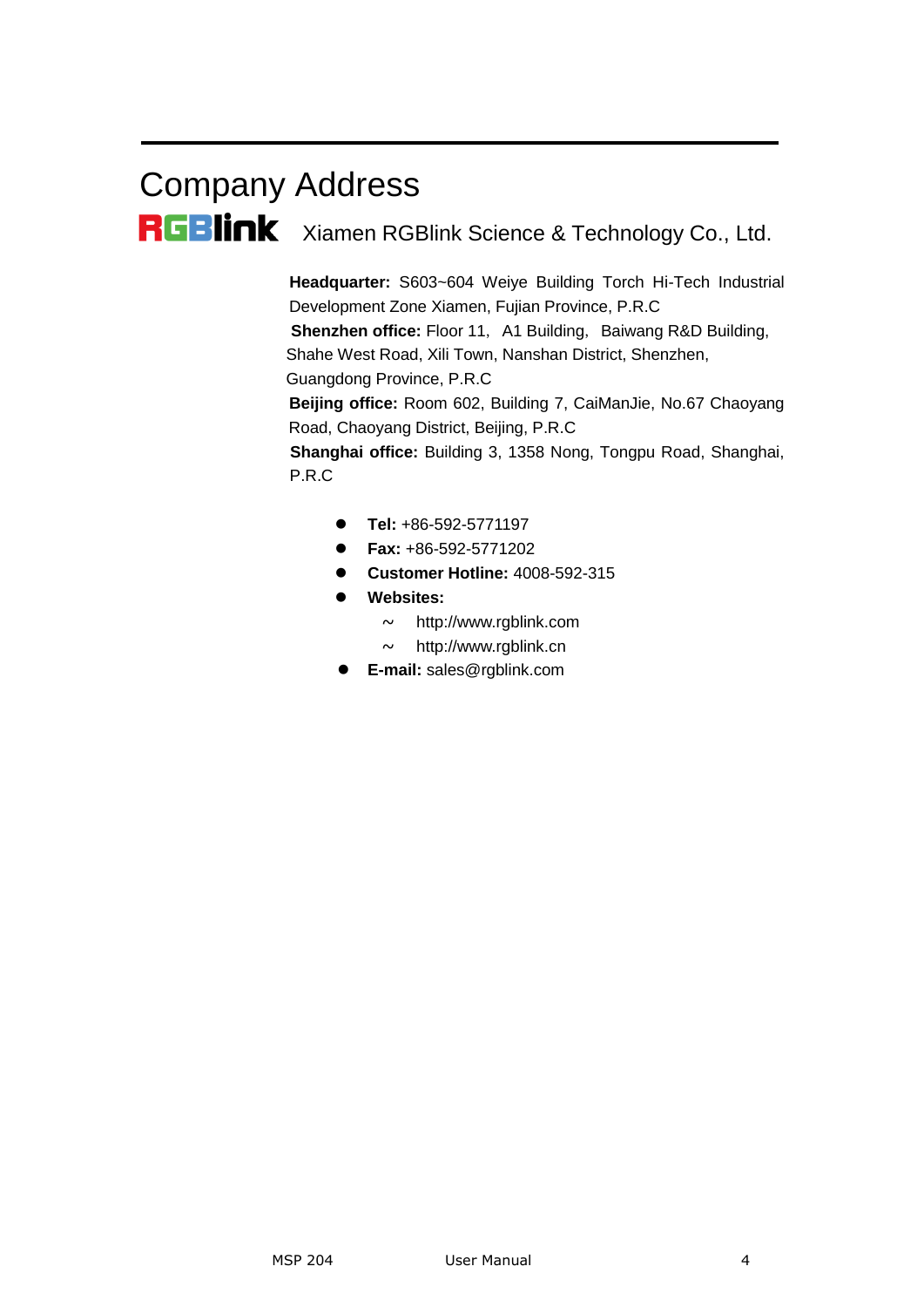## Operators Safety Summary

The general safety information in this summary is for operating personnel.

### **Do Not Remove Covers or Panels**

There are no user-serviceable parts within the unit. Removal of the top cover will expose dangerous voltages. To avoid personal injury, do not remove the top cover. Do not operate the unit without the cover installed.

#### **Power Source**

This product is intended to operate from a power source that will not apply more than 230 volts rms between the supply conductors or between both supply conductor and ground. A protective ground connection by way of grounding conductor in the power cord is essential for safe operation.

## **Grounding the Product**

This product is grounded through the grounding conductor of the power cord. To avoid electrical shock, plug the power cord into a properly wired receptacle before connecting to the product input or output terminals. A protective-ground connection by way of the grounding conductor in the power cord is essential for safe operation.

### **Use the Proper Power Cord**

Use only the power cord and connector specified for your product. Use only a power cord that is in good condition. Refer cord and connector changes to qualified service personnel.

### **Use the Proper Fuse**

To avoid fire hazard, use only the fuse having identical type, voltage rating, and current rating characteristics. Refer fuse replacement to qualified service personnel.

### **Do Not Operate in Explosive**

### **Atmospheres**

To avoid explosion, do not operate this product in an explosive atmosphere.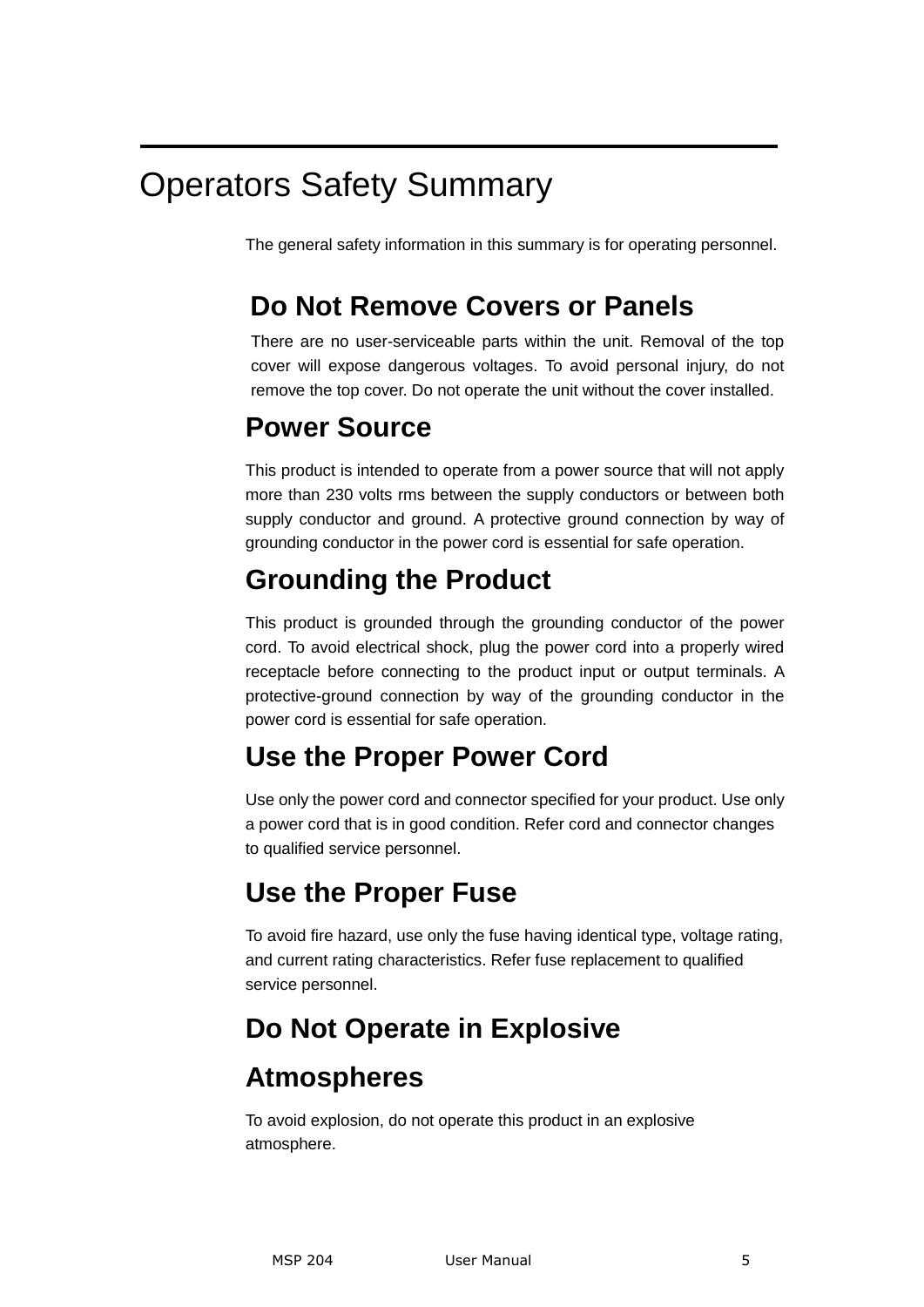## Terms in This Manual and Equipment Marking



### **WARNING**

Highlight an operating procedure, practice, condition, statement, etc, which, if not strictly observed, could result in injury or death of personnel.

**Note**

Highlights an essential operating procedure, condition or statement.



### **CAUTION**

The exclamation point within an equilateral triangle is intended to alert the user to the presence of important operating and maintenance (servicing) instructions in the literature accompanying the appliance.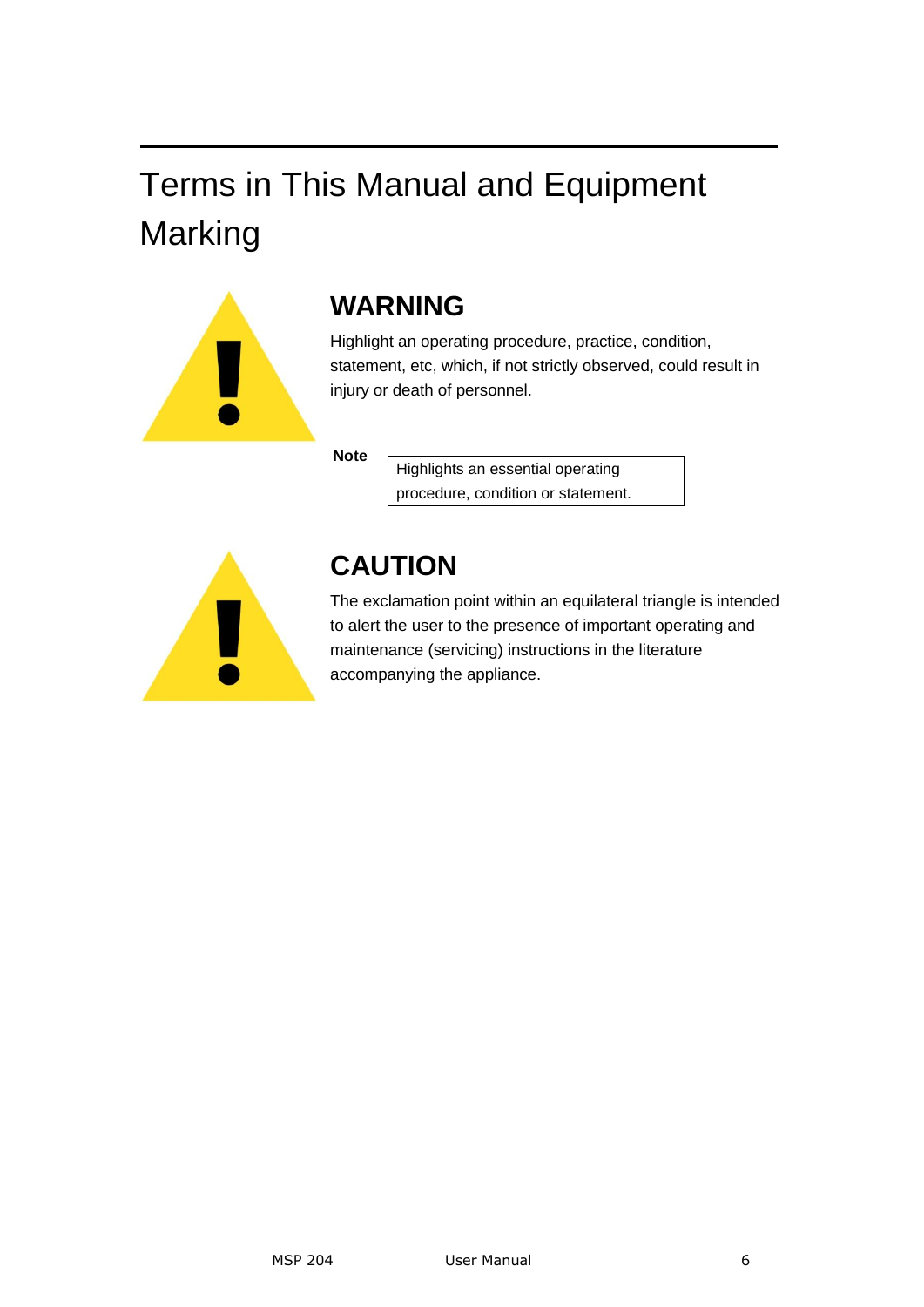## Amendment Records

The table below lists the changes to the Mini Converter User Manual.

| Format | Time       | ECO#  | <b>Description</b>                                       | Principal   |
|--------|------------|-------|----------------------------------------------------------|-------------|
| V1.0   | 2009-12-17 | 0001# | Release                                                  | <b>LISA</b> |
| V1.1   | 2009-06-10 | 0002# | Add "Quick Start".                                       | <b>LISA</b> |
| V1.2   | 2010-09-28 | 0003# | Change the product shell.                                | <b>LISA</b> |
| V1.3   | 2013-06-24 | 0004# | Change the integral style of product<br>and user manual. | Vira        |
| V1.4   | 2013-08-05 | 0005# | Change the application diagram.                          | Vira        |
|        |            |       |                                                          |             |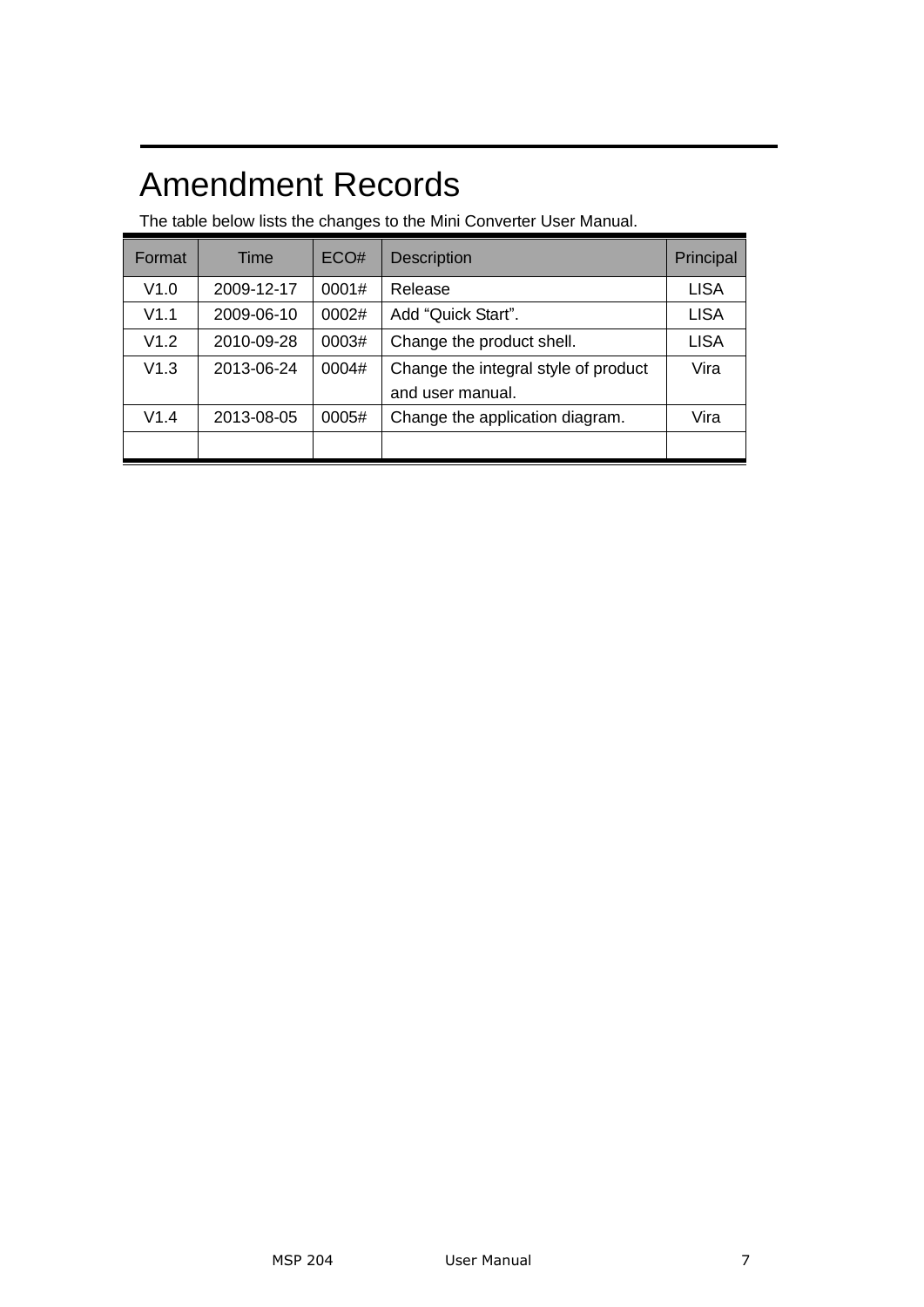## **RGBlink**

## **CONTENT**

<span id="page-7-0"></span>

| 1. Power…………………………………………………………………………………… 23 |
|---------------------------------------------|
|                                             |
|                                             |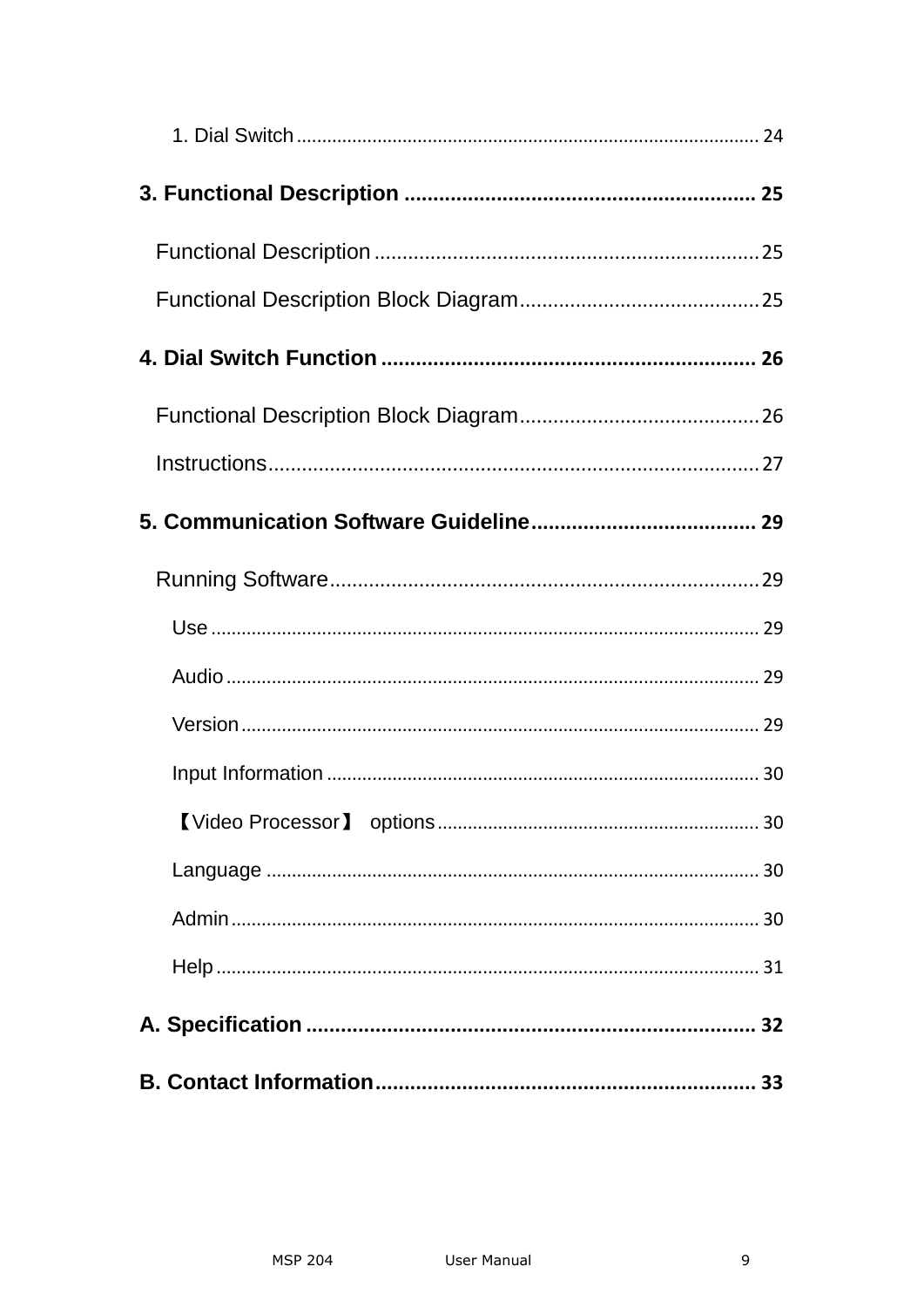

<span id="page-9-2"></span><span id="page-9-1"></span><span id="page-9-0"></span>This chapter is designed to introduce you to the MSP 204 User Manual. Areas to be covered are:

- **•** [Chapter Structure](#page-10-0)
- [How to Use The Manual](#page-11-0)
- <span id="page-9-3"></span>**•** [Terms and Definitions](#page-12-0)
- <span id="page-9-4"></span>**•** [System Overview](#page-18-0)
- <span id="page-9-5"></span>**•** [Application Questions](#page-19-0)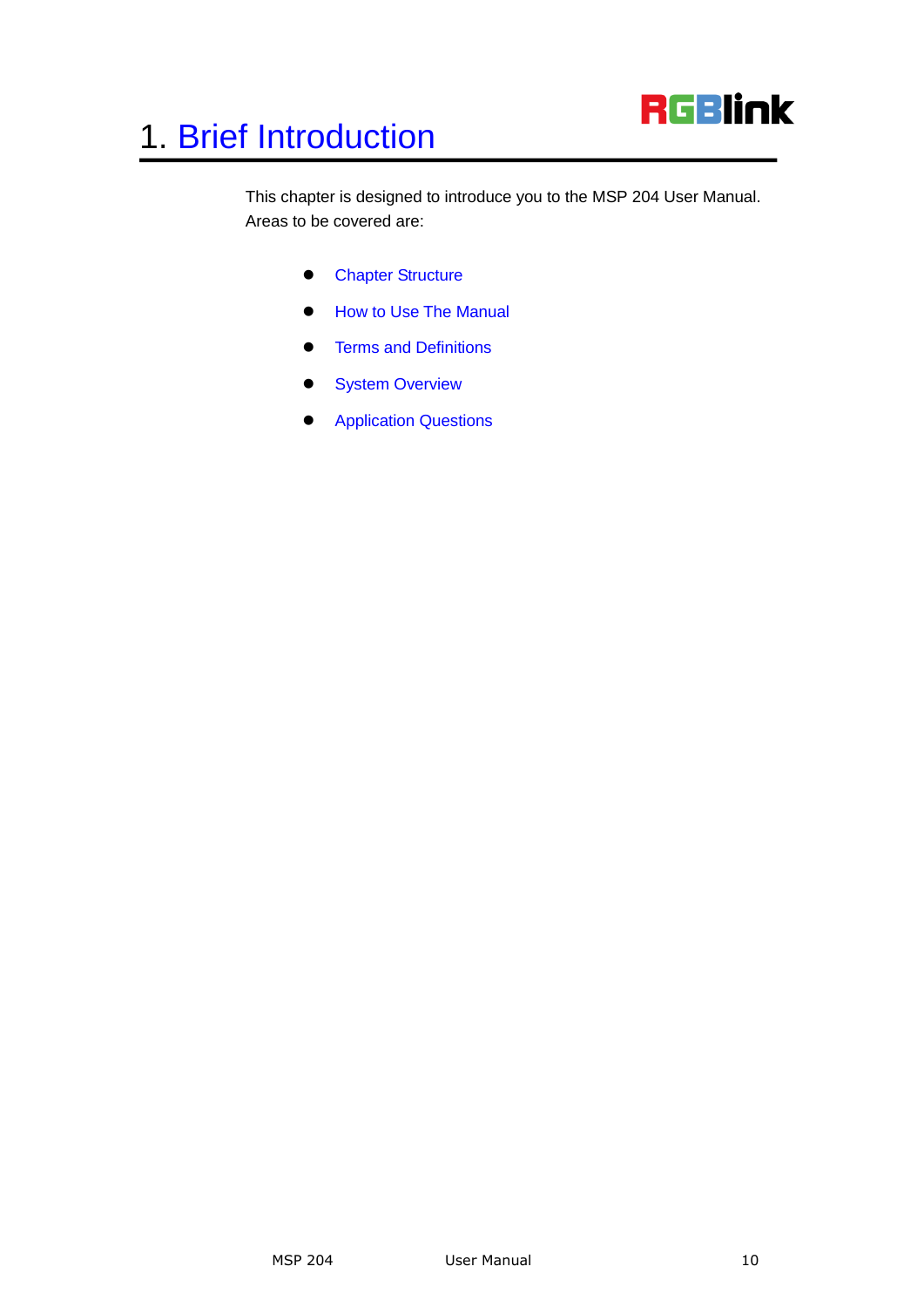Chapter Structure

### <span id="page-10-2"></span><span id="page-10-1"></span><span id="page-10-0"></span>[Chapter Structure](#page-9-1)

The following chapters provide instructions for all aspects of MSP 204 operations.

<span id="page-10-7"></span><span id="page-10-6"></span><span id="page-10-5"></span><span id="page-10-4"></span><span id="page-10-3"></span>

| Chapter 1 Brief Introduction                      |
|---------------------------------------------------|
| <b>Chapter 2 Hardware Orientation</b>             |
| <b>Chapter 3</b> Functional Description           |
| <b>Chapter 4 Dial Switch Function</b>             |
| <b>Chapter 5 Communication Software Guideline</b> |
| Appendix A Specification                          |
| Appendix B Contact Information                    |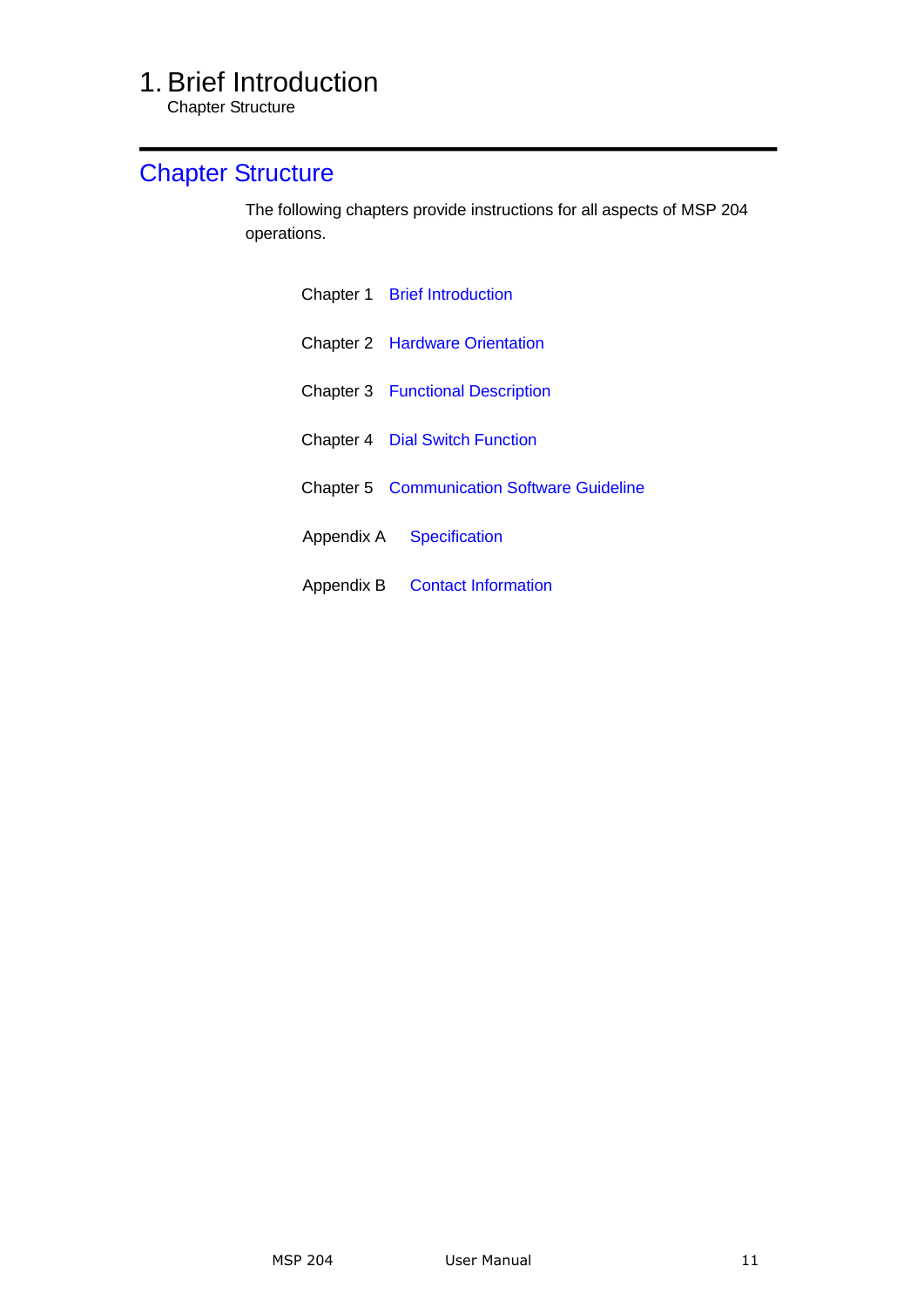How to Use The Manual

#### <span id="page-11-0"></span>[How to Use the Manual](#page-9-2)

Followings are important tips for streamlining your use of this User Manual in its electronic "PDF" form.

### **Navigation**

Use Acrobat Reader's "bookmarks" to navigate to the desired location. All chapter files have the same bookmark structure for instant navigation to any section. Please note:



- Extensive hyperlinks are provided within the chapters.
- $\bullet$  Use Acrobat's "Go to Previous View" and "Return to next View" buttons to trace your complete navigational path.

● Use the "Previous Page" and "Next Page" buttons to go to the previous or next page within a file.

● Use Acrobat's extensive search capabilities, such as the "**Find**" tool and ―**Search Index**‖ tool to perform comprehensive searches as required.

### **Table of Contents and Index**

Use the Table of Contents bookmarks to navigate a desired topic. Click any item to instantly jump to that section of the guide. You can also use the **Index** to jump to specific topics within a chapter. Each page number in the **Index** is a hyperlink.

Should you have any questions regarding the installation or operation of MSP 204, please consult with the factory. Refer to Appendix B on page 33 for "Contact Information".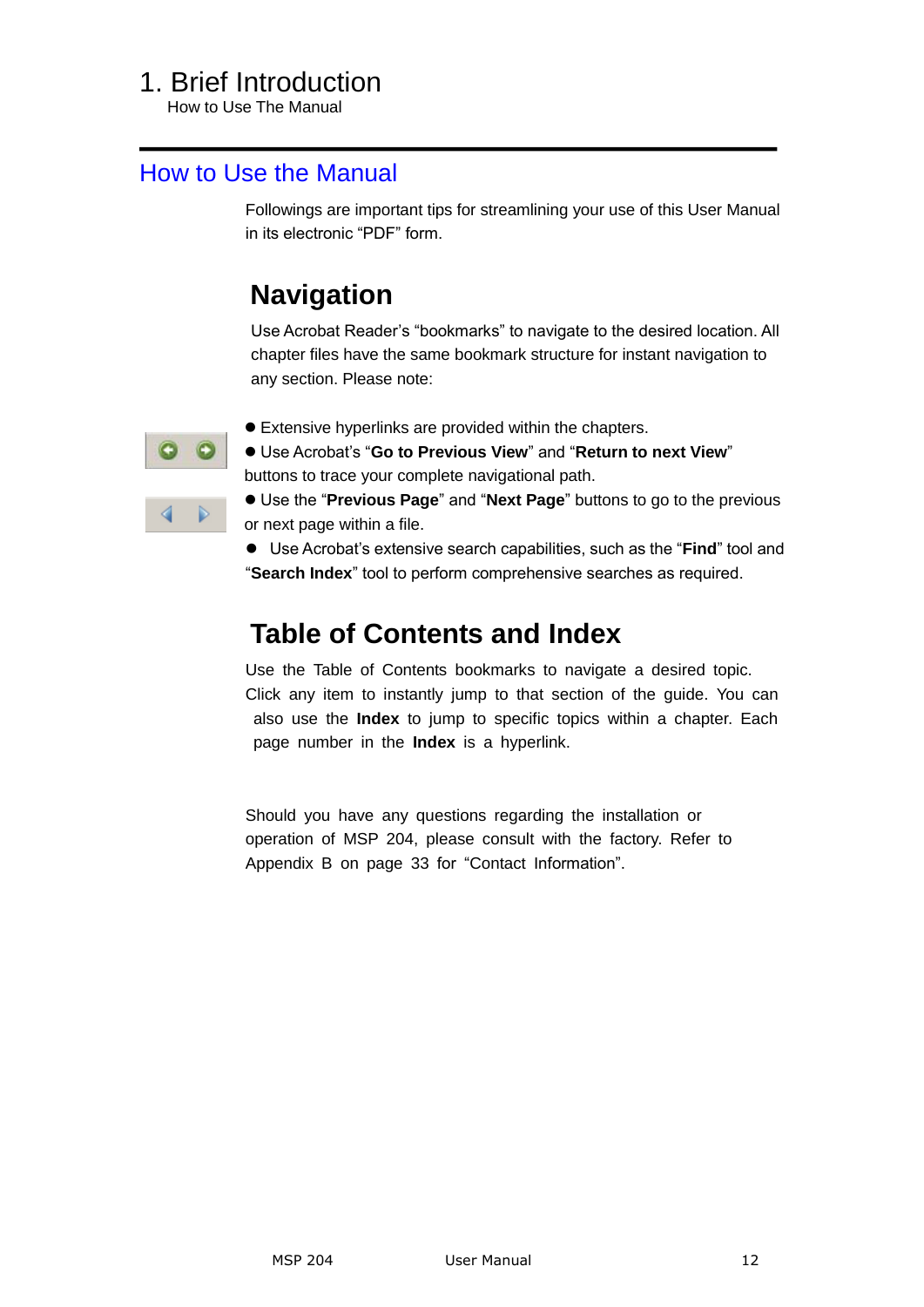Terms and Definitions

#### <span id="page-12-0"></span>[Term and Definitions](#page-9-3)

The following terms and definitions are used throughout this guide.

- **"ASCII":** American Standard for Information Interchange. The standard code consisting of 7-bit coded characters (8 bits including parity check) used to exchange information between data processing systems, data communication systems, and associated equipment. The ASCII set contains control characters and graphic characters.
- **"Aspect ratio":** The relationship of the horizontal dimension to the vertical dimension of an image. In viewing screens, standard TV is 4:3, or  $1.33:1$ ; HDTV is  $16:9$ , or  $1.78:1$ . Sometimes the ":1" is implicit, making  $TV = 1.33$  and  $HDTV = 1.78$ .
- **"AV":** Audio visual or audio video.
- A **"Background"** is an unscaled source, typically originating from a computer. A background source appears at the system's lowest priority — visually in back of all other sources.
- **"Baudrate":** Named of J.M.E. Baudot, the inventor of the Baudot telegraph code. The number of the electrical oscillations per second, called baud rate. Related to, but not the same as, transfer rate in bits per second (bps).
- **"Blackburst":** The video waveform without the video elements. It includes the vertical sync, horizontal sync, and the chroma burst information. Blackburst is used to synchronize video equipment to align the video output. One signal is normally used to set up an entire video system or facility. Sometimes it is called House sync.
- **"BNC":** Bayonet Neill-Concelman. A cable connector used extensively in television and named for its inventors. A cylindrical bayonet connector that operates with a twist-locking motion. To make the connection, align the two curved grooves in the collar of the male connector with the two projections on the outside of the female collar, push, and twist. This allows the connector to lock into place without tools.
- **"Brightness":** Usually refers to the amount or intensity of video light produced on a screen without regard to color. Sometimes called "black" level.
- ―**CAT 5**‖**:** Category 5. Describes the network cabling standard that consists of four unshielded twisted pairs of copper wire terminated by RJ-45 connectors. CAT 5 cabling supports data rates up to 100 Mbps. CAT 5 is based on the EIA/TIA 568 Commercial Building Telecommunications Wiring Standard.
- **"Color bars":** A standard test pattern of several basic colors (white, yellow, cyan, green, magenta, red, blue, and black) as a reference for system alignment and testing. In NTSC video, the most commonly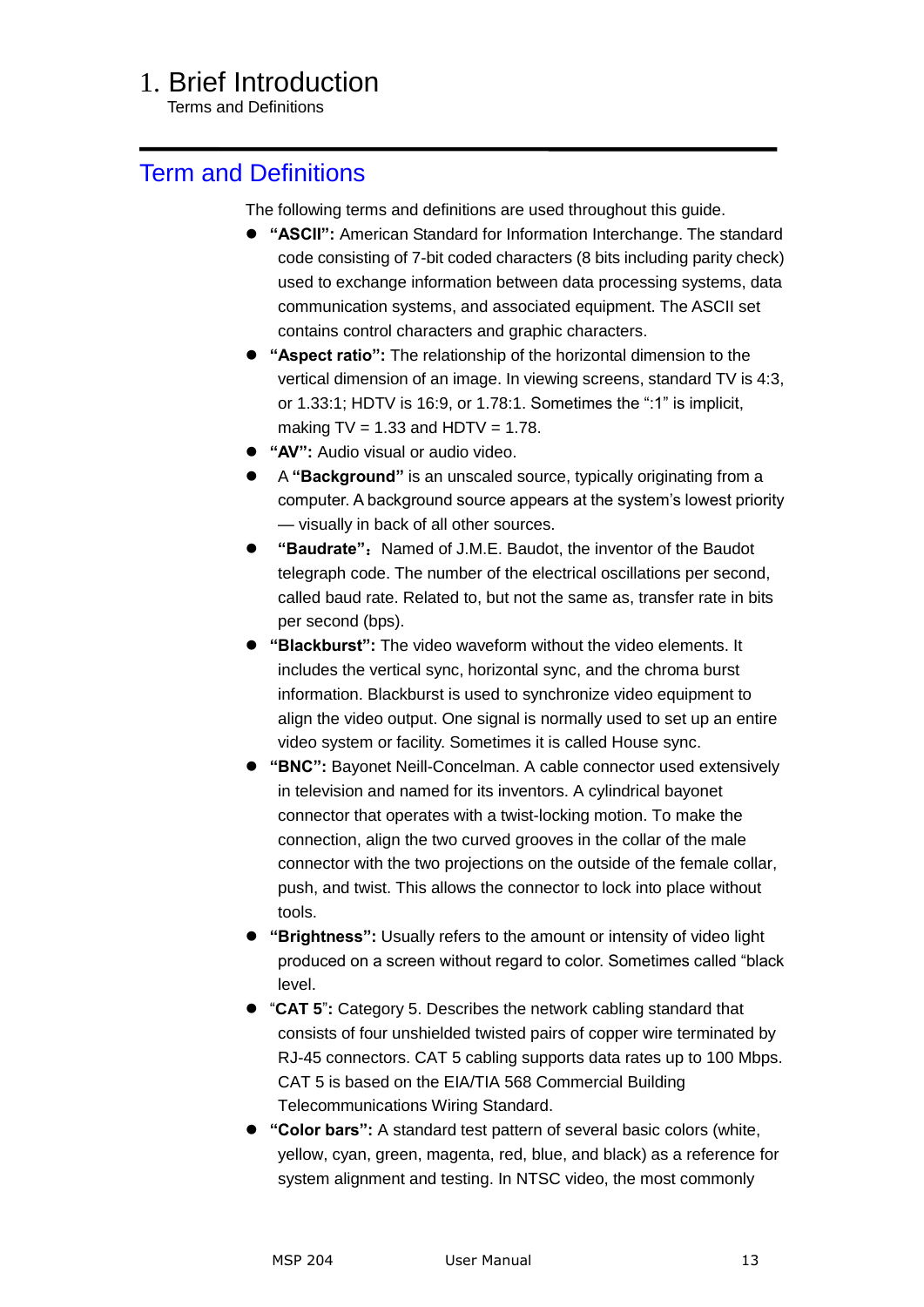Terms and Definitions

- Used color bars are the SMPTE standard color bars. In PAL video, the most commonly used color bars are eight full field bars. In the computer, the most commonly used color bars are two rows of reversed color bars.
- **"Color burst":** In color TV systems, a burst of sub carrier frequency located on the back porch of the composite video signal. This serves as a color synchronizing signal to establish a frequency and phase reference for the chroma signal. Color burst is 3.58 MHz for NTSC and 4.43 MHz for PAL.
- **"Color temperature":** The color quality, expressed in degrees Kelvin (K), of a light source. The higher the color temperature, the bluer the light. The lower the temperature, the redder the light. Benchmark color temperature for the A/V industry includes 5000°K, 6500°K, and 9000°K.
- **"Contrast ratio":** The radio of the high light output level divided by the low light output level. In theory, the contrast radio of the television system should be at least 100:1, if not 300:1. In reality, there are several limitations. In the CRT, light from adjacent elements contaminate the area of each element. Room ambient light will contaminate the light emitted from the CRT. Well-controlled viewing conditions should yield a practical contrast ratio of 30:1 to 50:1.
- **"DVI":** Digital Visual Interface. The digital video connectivity standard that was developed by DDWG (Digital Display Work Group). This connection standard offers two different connectors: one with 24 pins that handles digital video signals only, and one with 29 pins that handles both digital and analog video.
- **"EDID":** Extended Display Identification Data EDID is a data structure used to communicate video display information, including native resolution and vertical interval refresh rate requirements, to a source device. The source device will then output the optimal video format for the display based on the provided EDID data, ensuring proper video image quality. This communication takes place over the DDC – Display Data Channel.
- **"Ethernet":** A Local Area Network (LAN) standard officially known as IEEE 802.3. Ethernet and other LAN technologies are used for interconnecting computers, printers, workstations, terminals, servers, etc. within the same building or campus. Ethernet operates over twisted pair and over coaxial cable at speeds starting at 10Mbps. For LAN interconnectivity, Ethernet is physical link and data link protocol reflecting the two lowest layers of the OSI Reference Model.
- **"Frame":** In interlaced video, a frame is one complete picture. A video frame is made up of two fields, or two sets of interlaced lines. In a film, a frame is one still picture of a series that makes up a motion picture.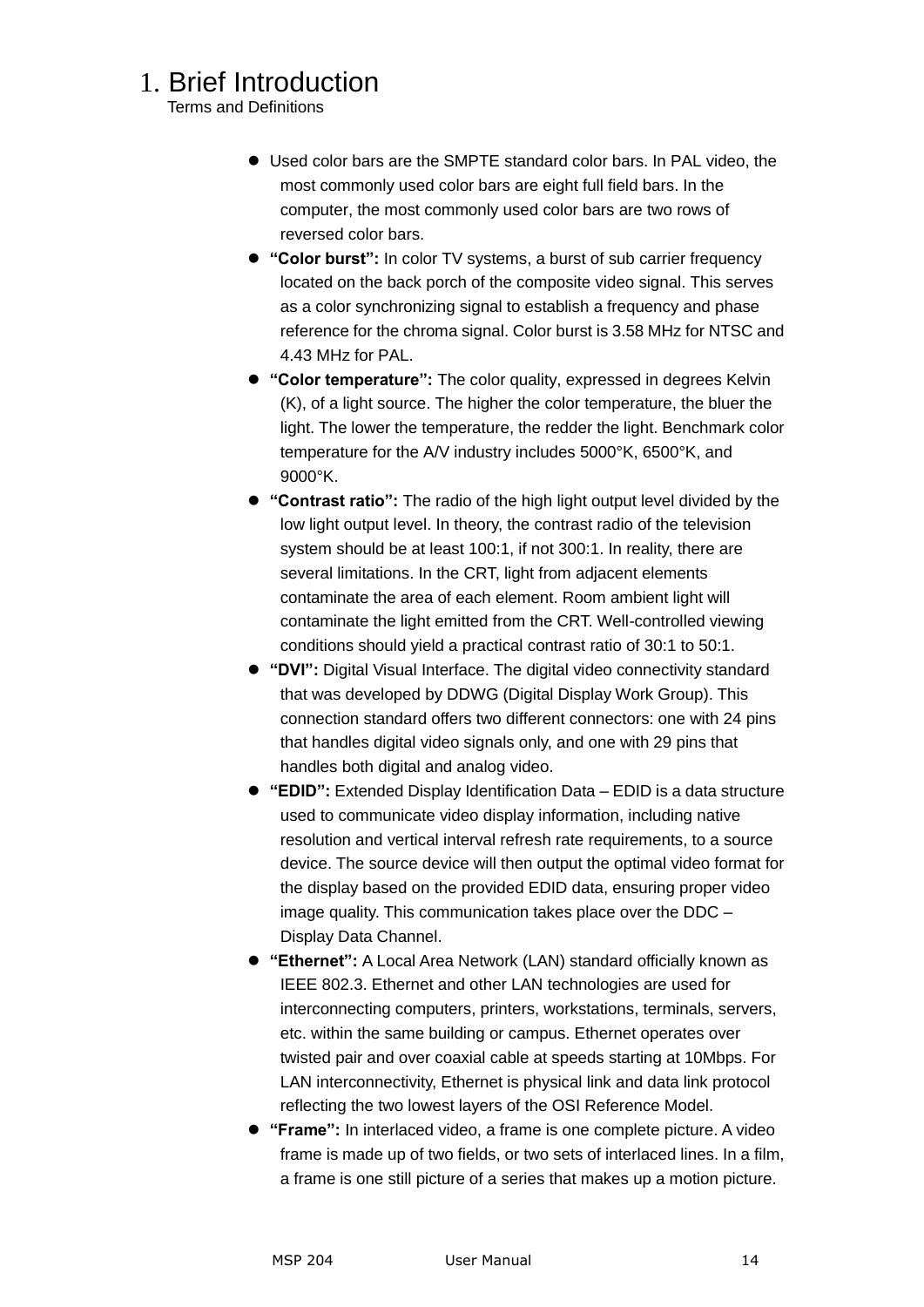Terms and Definitions

- **"Gamma":** The light output of a CRT is not linear with respect to the voltage input. The difference between what you should have and what is actually output is known as gamma.
- **"HDMI" - High – Definition Multimedia Interface:** An interface used primarily in consumer electronics for the transmission of uncompressed high definition video, up to 8 channels of audio, and control signals, over a single cable. HDMI is the de facto standard for HDTV displays, Blu-ray Disc players, and other HDTV electronics. Introduced in 2003, the HDMI specification has gone through several revisions.
- **"HDSDI":** The high-definition version of SDI specified in SMPTE-292M. This signal standard transmits audio and video with 10 bit depth and 4:2:2 color quantization over a single coaxial cable with a data rate of 1.485 Gbit/second. Multiple video resolutions exist including progressive 1280x720 and interlaced 1920x1080 resolutions. Up to 32 audio signals are carried in the ancillary data.
- **"JPEG" (Joint photographic Expects Group):** Commonly used method of loss compression for photographic images using a discreet cosine transfer function. The degree of compression can be adjusted, allowing a selectable tradeoff between storage size and image quality. JPEG typically achieves 10:1 compression with little perceptible loss in image quality. Produces blocking artifacts.
- **"MPEG":** Motion Picture Expect Group. A standard committee under the auspices of the International Standards Organization working on algorithm standards that allows digital compression, storage and transmission of moving image information such as motion video, CD-quality audio, and control data at CD-ROM bandwidth. The MPEG algorithm provides inter-frame compression of video images and can have an effective compression rate of 100:1 to 200:1.
- **"NTSC":** The color video standard used in North America and some other parts of the world created by the National Television Standards Committee in the 1950s. A color signal must be compatible with black-and-white TV sets. NTSC utilizes an interlaced video signals, 525 lines of resolution with a refresh rate of 60 fields per second (60 Hz). Each frame is comprised of two fields of 262.5 lines each, running at an effective rate of 30 frames per second.
- **"Operator":** Refers to the person who uses the system.
- **"PAL":** Phase Alternate Line. A television standard in which the phase of the color carrier is alternated from line to line. It takes four full pictures (8 fields) for the color-to-horizontal phase relationship to return to the reference point. This alternation helps cancel out phase errors. For this reason, the hue control is not needed on a PAL TV set. PAL, in many transmission forms, is widely used in Western Europe,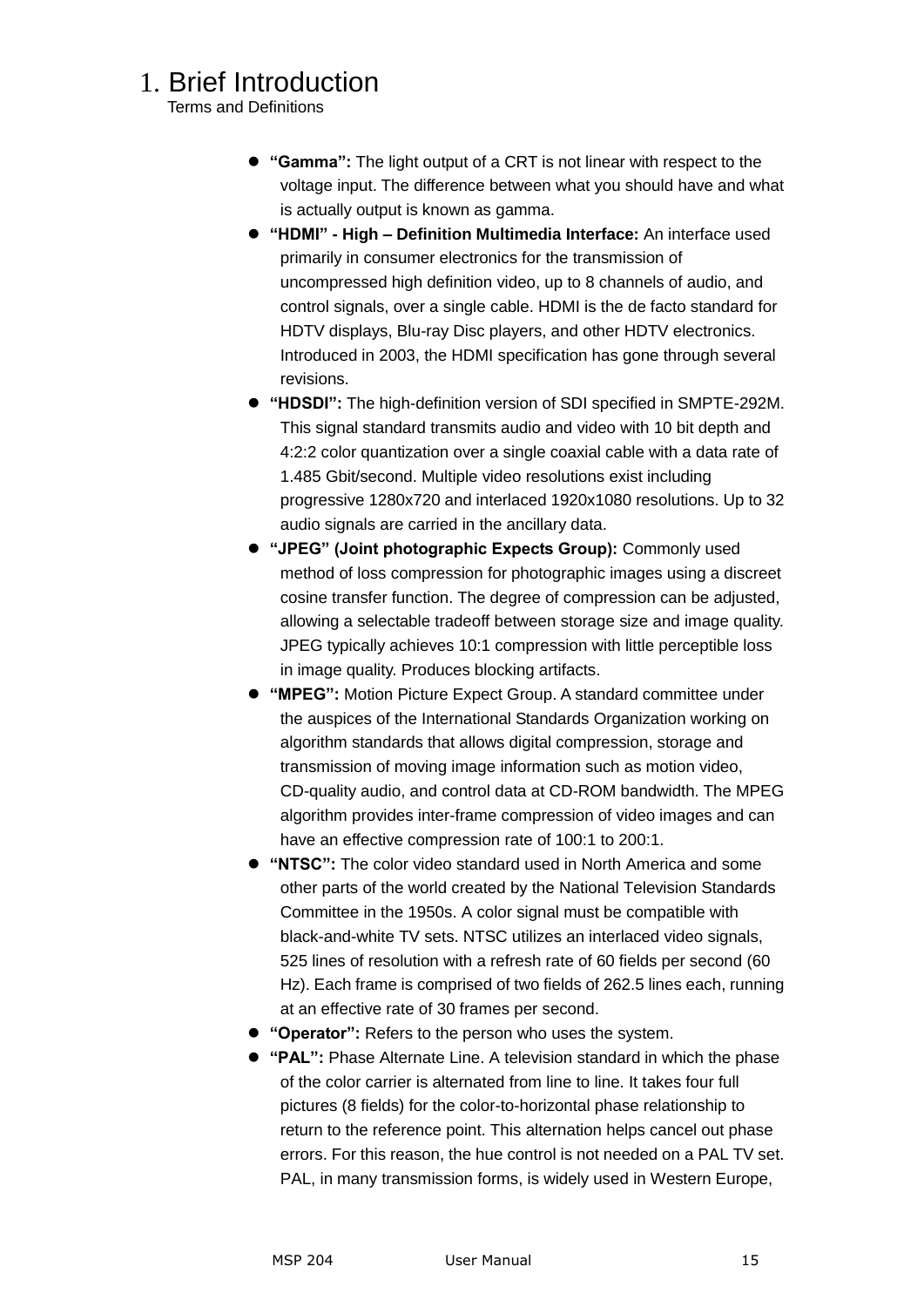Terms and Definitions

Australia, Africa, the Middle East, and Micronesia. PAL uses 625-line, 50-filed (25 fps) composite color transmission system.

- **"PIP":** Picture-in-Picture. A small picture within a larger picture created by scaling down one of the images to make it smaller. Each picture requires a separate video source such as a camera, VCR, or computer. Other forms of PIP displays include Picture-by-Picture (PBP) and Picture-with-Picture (PWP), which are commonly used with 16:9 aspect display devices. PBP and PWP image formats require a separate scaler for each video window.
- **"Polarity":** The positive and negative orientation of a signal. Polarity usually refers to the direction or a level with respect to a reference (e.g. positive sync polarity means that sync occurs when the signal is going in the positive direction).
- **"RJ-45":** Registered Jack-45. A connector similar to a telephone connector that holds up to eight wires used for connecting Ethernet devices.
- "RS-232": An Electronic Industries Association (EIA) serial digital interface standard specifying the characteristics of the communication path between two devices using either DB-9 or DB-25 connectors. This standard is used for relatively short-range communication and does not specify balanced control lines. RS-232 is a serial control standard with a set number of conductors, data rate, word length, and type of connector to be used. The standard specifies component connection standards with regard to the computer interface. It is also called RS-232-C, which is the third version of the RS-232 standard, and is functionally identical to the CCITT V.24 standard.
- **"Saturation":** Chroma, chroma gain. The intensity of the color, or the extent to which a given color in any image is free from white. The less white in a color, the truer the color or the greater its saturation. On a display device, the color control adjusts the saturation. Not to be confused with the brightness, saturation is the amount of pigment in a color, and not the intensity. Low saturation is like adding white to the color. For example, a low-saturated red looks pink.
- **"Scaling":** A conversion of a video or computer graphic signal from a starting resolution to a new resolution. Scaling from one resolution to another is typically done to optimize the signal for input to an image processor, transmission path or to improve its quality when presented on a particular display.
- **"SDI":** Serial Digital Interface. The standard based on a 270 Mbps transfer rate. This is a 10-bit, scrambled, polarity independent interface with common scrambling for both component ITU-R 601 and composite digital video and four channels of (embedded) digital audio.
- **"Seamless Switching":** A feature found on many video switchers. This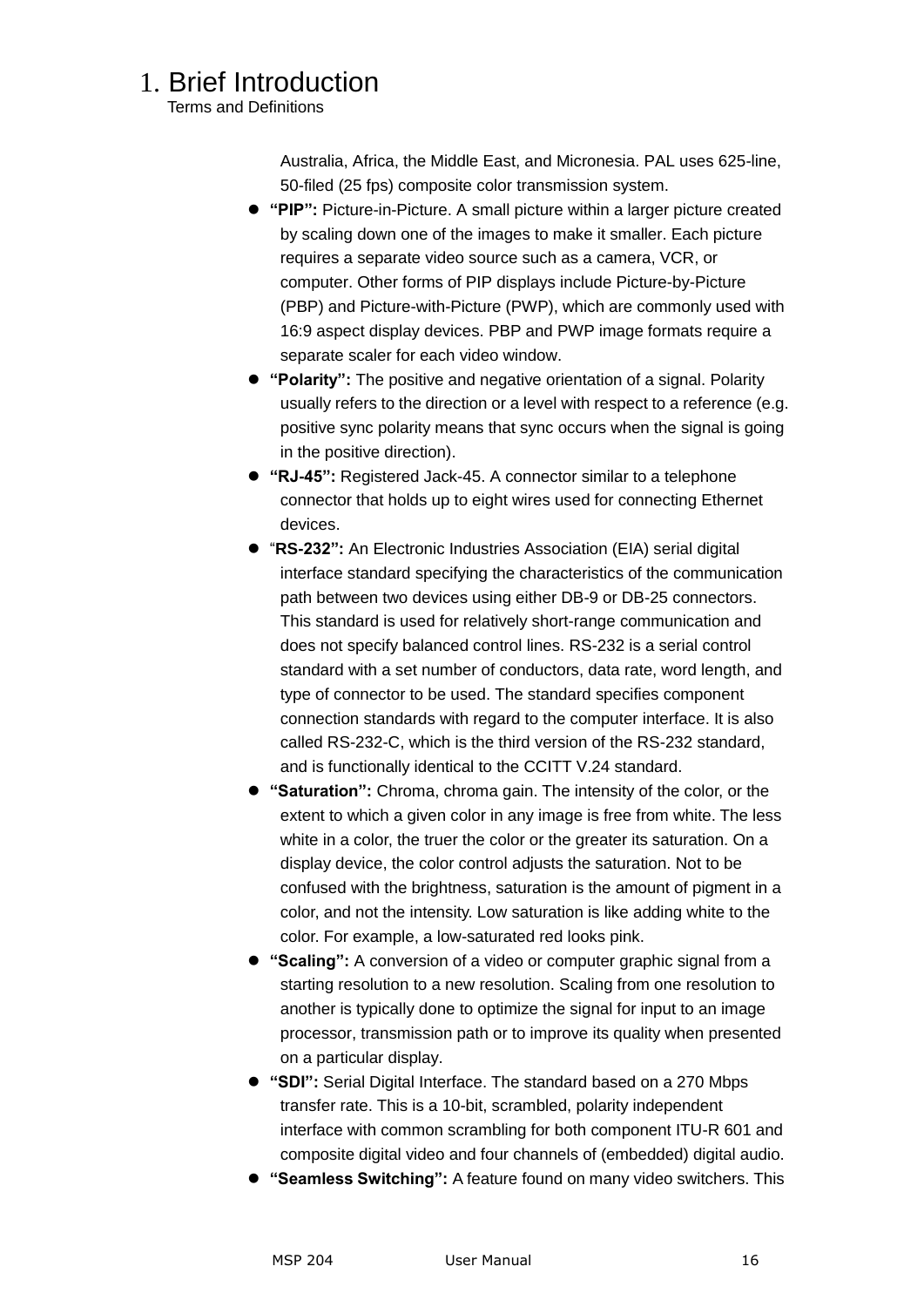Terms and Definitions

feature causes the switcher to wait until the vertical interval to switch. This avoids a glitch (temporary scrambling) which normally is seen when switching between sources.

- **"SMPTE":** Society of Motion Picture and Television Engineers. A global organization, based in the United States that sets standards for base band visual communications. This includes film as well as video and television standards.
- "S-Video": A composite video signal separated into the luma ("Y" is for luma, or black and white information; brightness) and the chroma ("C" is an abbreviation for chroma, or color information).
- **"Sync":** Synchronization. In video, sync is a means of controlling the timing of an event with respect to other events. This is accomplished with timing pulses to insure that each step in a process occurs at the correct time. For example, horizontal sync determines exactly when to begin each horizontal scan line. Vertical sync determines when the image is to be refreshed to start a new field or frame. There are many other types of sync in video system. (Also known as "sync signal" or ―sync pulse.‖)
- **"TCP/IP":** Transmission Control Protocol/Internet Protocol. The communication protocol of the Internet. Computers and devices with direct access to the Internet are provided with a copy of the TCP/IP program to allow them to send and receive information in an understandable form.
- **"USB":** Universal Serial Bus. USB was developed by seven PC and telecom industry leaders (Compaq, DEC, IBM, Intel, Microsoft, NEC, and Northern Telecom). The goal was easy plug-and-play expansion outside the box, requiring no additional circuit cards. Up to 127 external computer devices may be added through a USB hub, which may be conveniently located in a keyboard or monitor. USB devices can be attached or detached without removing computer power. The number of devices being designed for USB continues to grow, from keyboards, mice, and printers to scanners, digital cameras, and ZIP drives.
- **"VESA":** Video Electronics Standards Association. A nonprofit number organization dedicated to facilitating and promoting personal computer graphics through improved standards for the benefit of the end-user. www.vesa.org
- **"VGA":** Video Graphics Array. Introduced by IBM in 1987, VGA is an analog signal with TTL level separate horizontal and vertical sync. The video outputs to a 15-pin HD connector and has a horizontal scan frequency of 31.5 kHz and vertical frequency of 70 Hz (Mode 1, 2) and 60 Hz (Mode 3). The signal is non-interlaced in modes 1, 2, and 3 and interlaced when using the 8514/A card (35.5 kHz, 86 Hz) in mode 4. It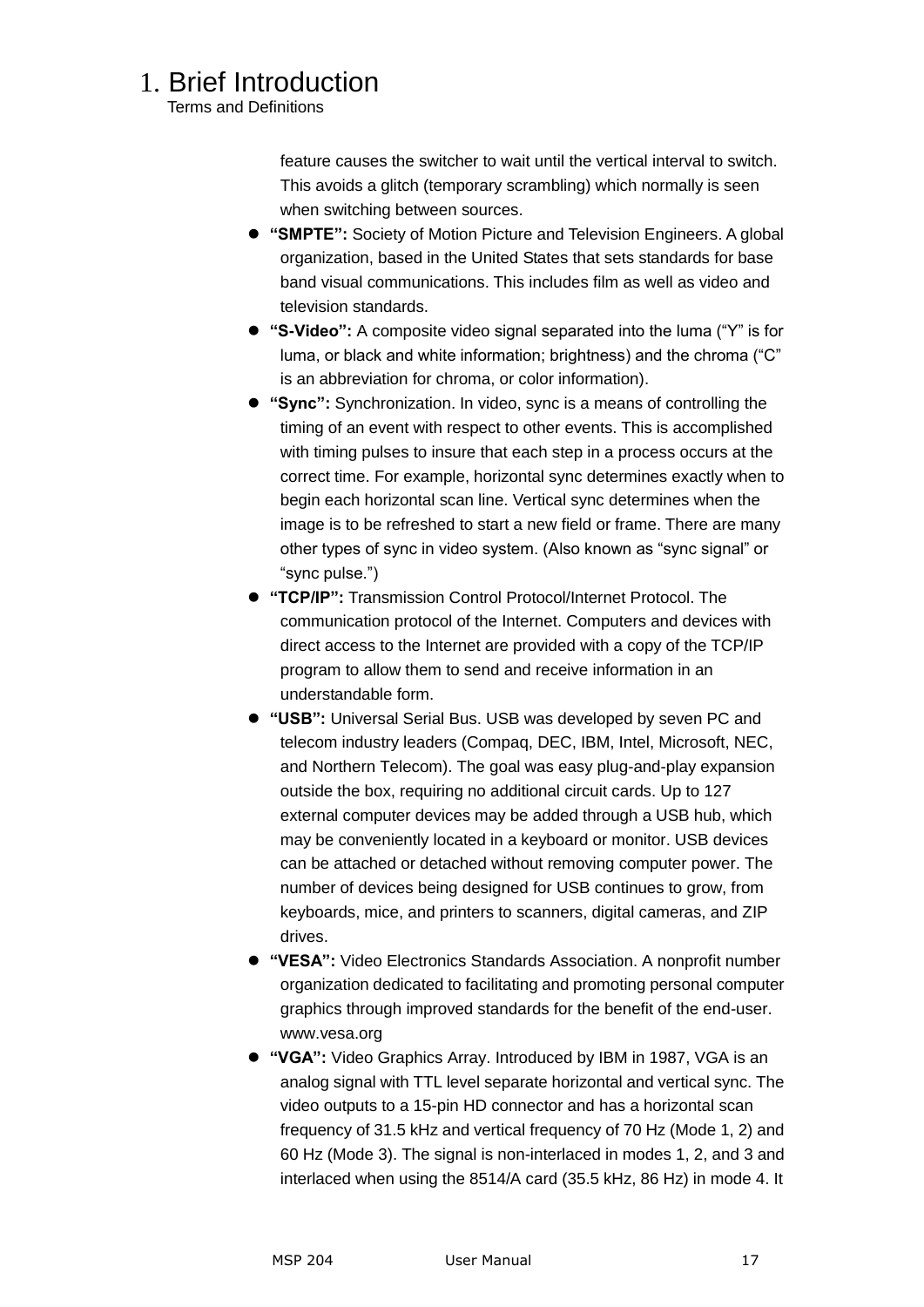Terms and Definitions

has a pixel by line resolution of 640×480 with a color palette of 16 bits and 256,000 colors.

- **"YCrCb":** Used to describe the color space for interlaced component video.
- **"YPbPr":** Used to describe the color space for progressive-scan (non-interlaced) component video.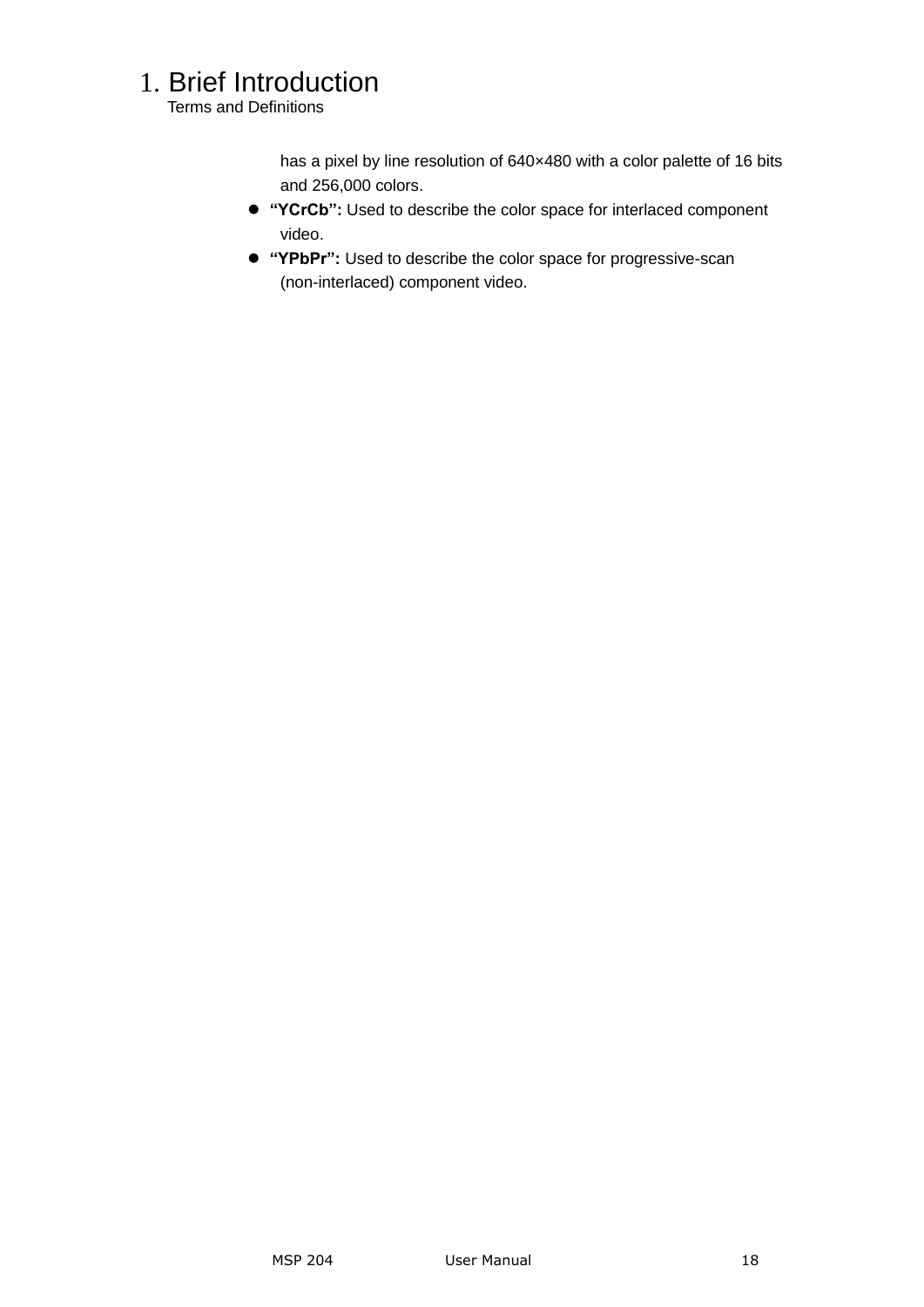System Overview

#### <span id="page-18-0"></span>[System Overview](#page-9-4)

MSP 204 is the HDMI to SDI video converter, which can realize the switching from HDMI to 3G/HD/SD-SDI perfectly. It supports 1 HDMI input, 2 balanced analog audio input or 1 digital AES/EBU input, and 1SDI output. MSP 204 supports input and output resolution of 480i, 576i, 720p, 1080i and 1080p, also supports left and right analog sound channel input, digital AES/EBU input, HDMI embedded audio input and mute function. It can adapt to multiple rates of SDI signal, including 3G-SDI, HD-SDI and SD-SDI. Easy operation. It is really the best bridge for HDMI to broadcasting SDI application!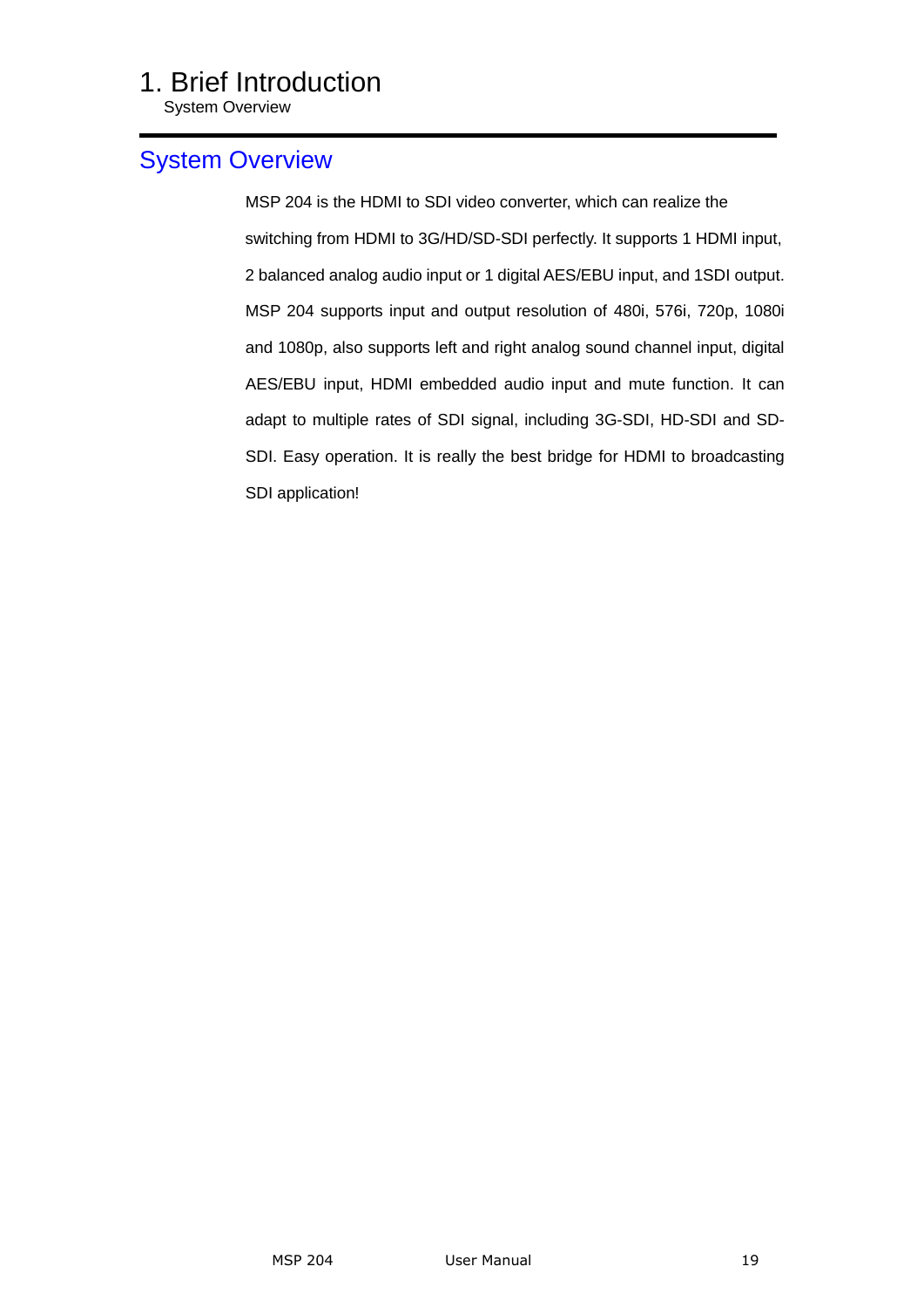Application Questions

#### <span id="page-19-0"></span>[Application Questions](#page-9-5)

RGBlink offers solutions to demand technical problems. Any application questions, or required further information, please contact with our Customer Support Engineers. Refer to Appendix B for contact details.

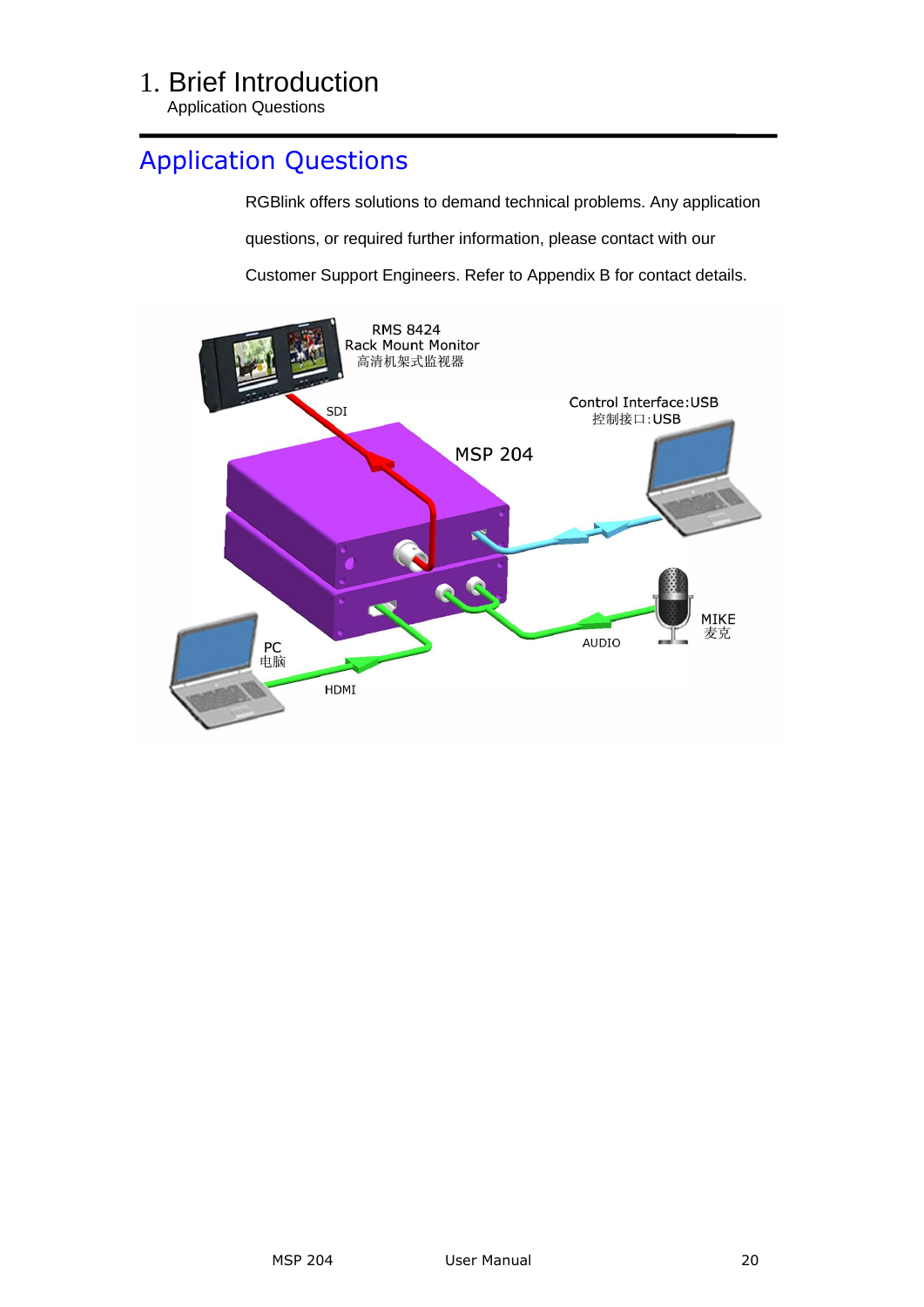

### <span id="page-20-2"></span><span id="page-20-1"></span><span id="page-20-0"></span>In This Chapter

<span id="page-20-3"></span>This chapter provides detailed information about the MSP 204 hardware. The following topics are discussed:

- **•** [Interface Description](#page-21-6)
- [Dial Switch](#page-23-2)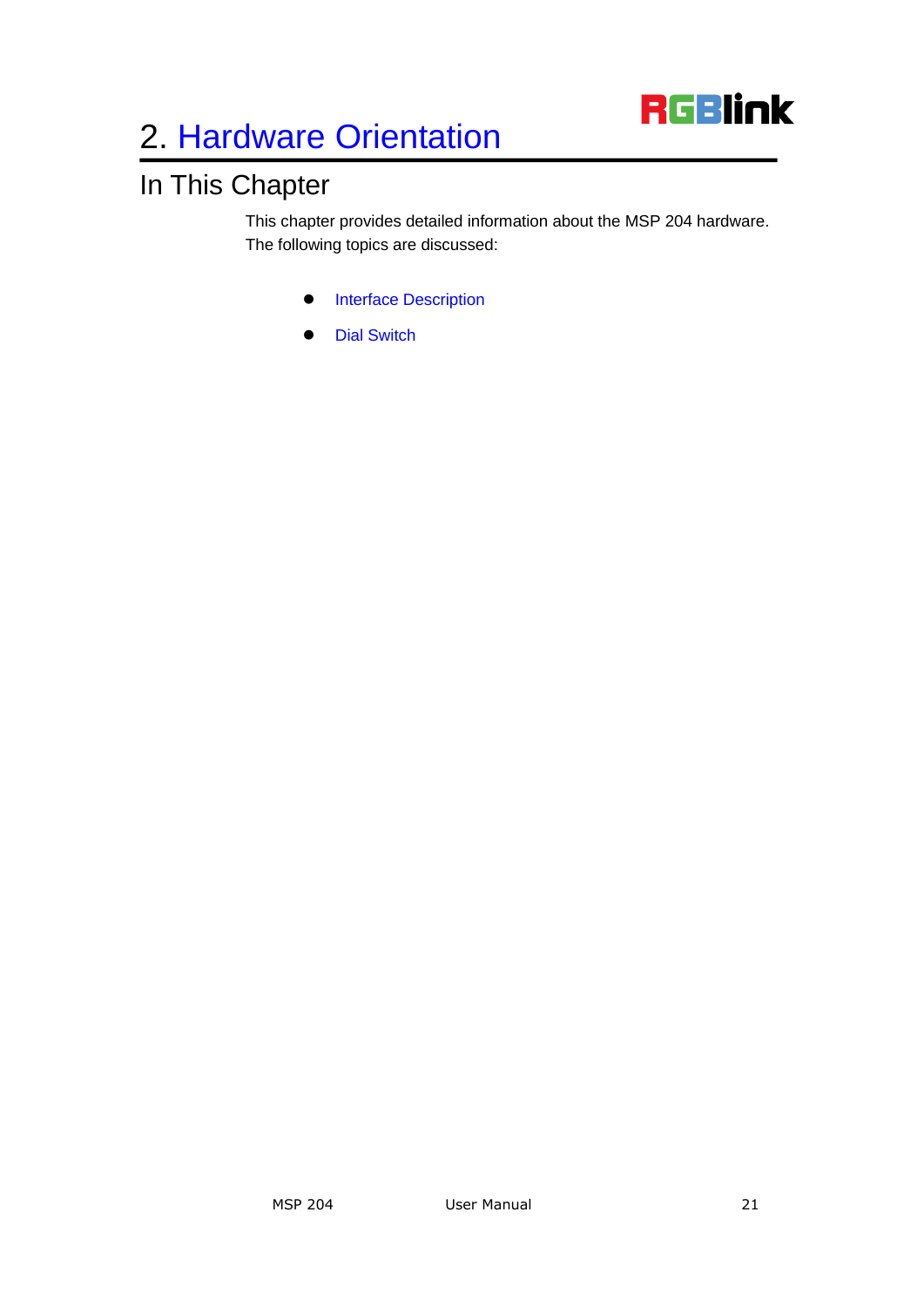<span id="page-21-0"></span>Interface Description

#### <span id="page-21-6"></span><span id="page-21-1"></span>[Interface Description](#page-20-2)

#### **INPUT Interface**

It includes 1 HDMI input, 2 balanced analog audio input or 1 digital

AES/EBU input. The figure below illustrates the professional interface of MSP 204.



#### <span id="page-21-2"></span>**1**:**HDMI Input**

HDMI input interface, input the image signal from computer.

#### <span id="page-21-3"></span>**2.3**:**Audio Input Interface**

Audio input interface, input audio signals from DVD player, set top box, hardware player, etc.

#### <span id="page-21-4"></span>**4.5**:**Indicator**

When input analog audio signal, LED indicator4, 5 light, when input digital AES/EBU signal, LED indicator4 lights.

#### **OUTPUT and Other Interface**

<span id="page-21-5"></span>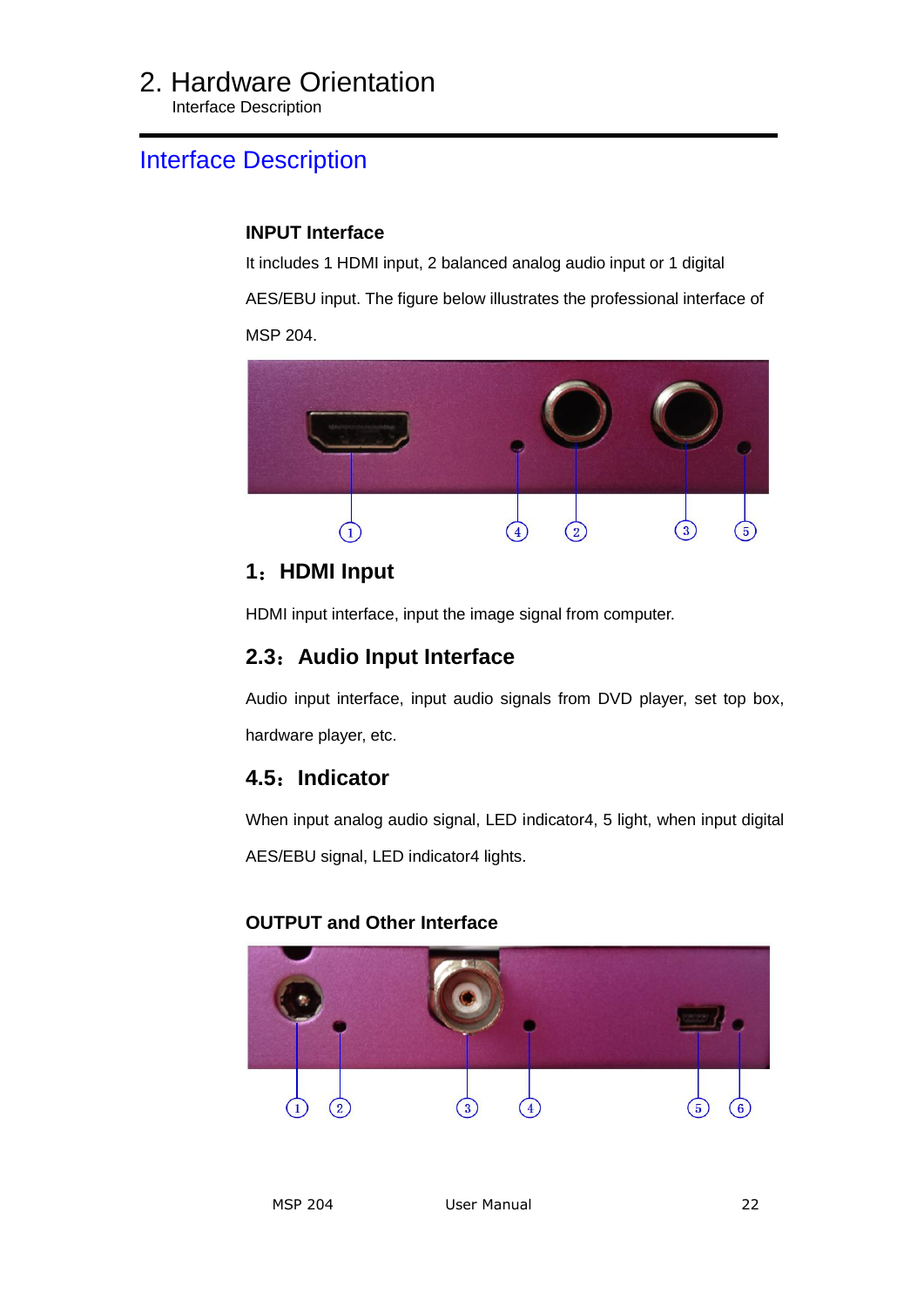<span id="page-22-0"></span>Interface Description

#### **3**:**SDI Output Interface**

SDI output interface, can connect the next level device with SDI interface.

#### <span id="page-22-1"></span>**5**:**USB Interface**

USB interface, used to control the computer.

#### <span id="page-22-2"></span>**1**:**Power**

This device uses the standard 12V/3A power supply.

#### <span id="page-22-3"></span>**2.4.6**:**Indicator**

Power indicator 2 lights when device has power supply.

LED indicator 4 lights when output SDI signal.

LED indicator 6 lights when connect USB to computer.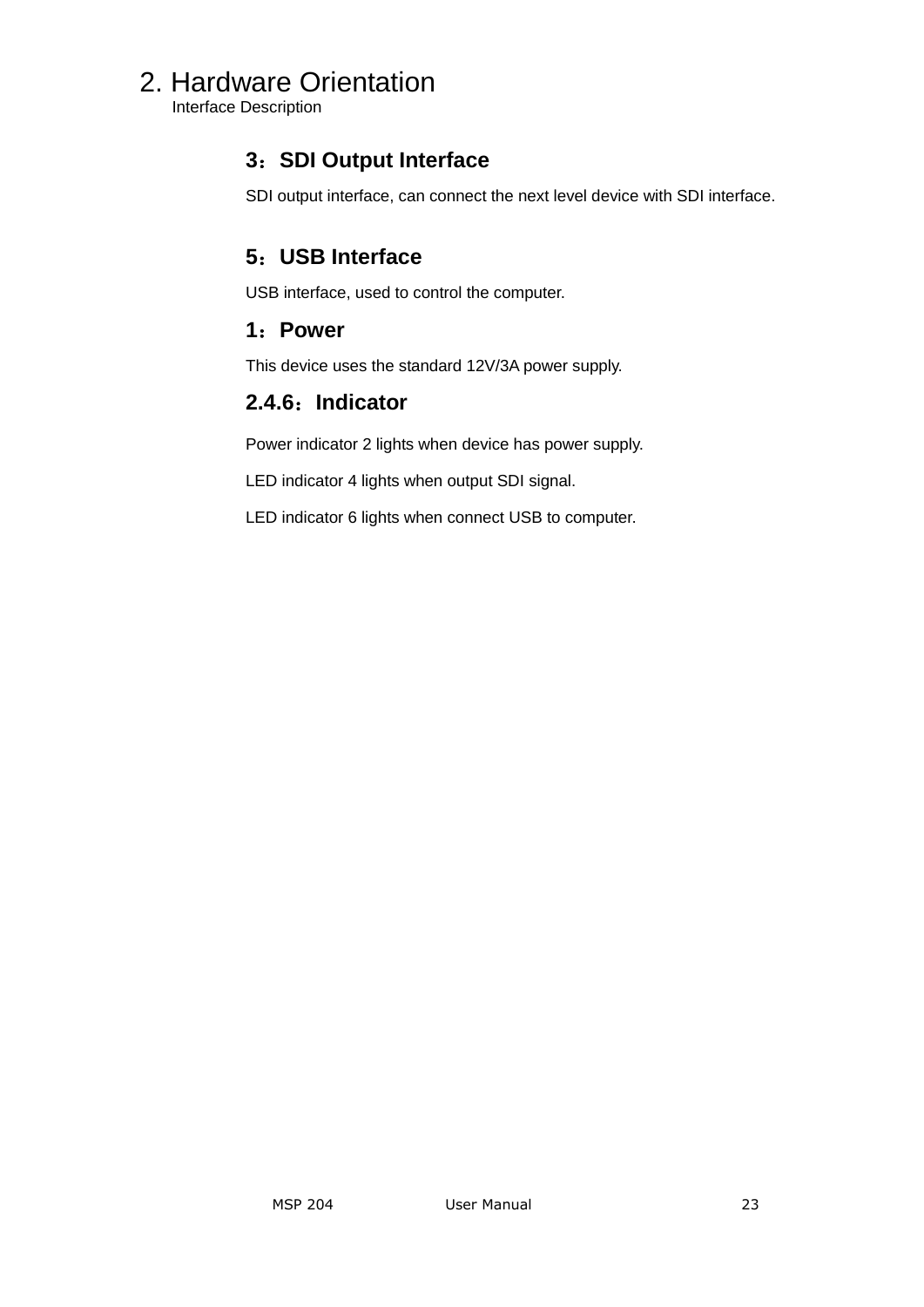<span id="page-23-0"></span>Dial Switch

#### <span id="page-23-2"></span>[Dial Switch](#page-20-3)

Dial switch shown as follows:



#### <span id="page-23-1"></span> **1. Dial Switch**

The dial switch upwards is OFF, downwards is ON.

For specific operation and instructions, please refer to chapter 4:

[Dial Switch Function.](#page-25-0)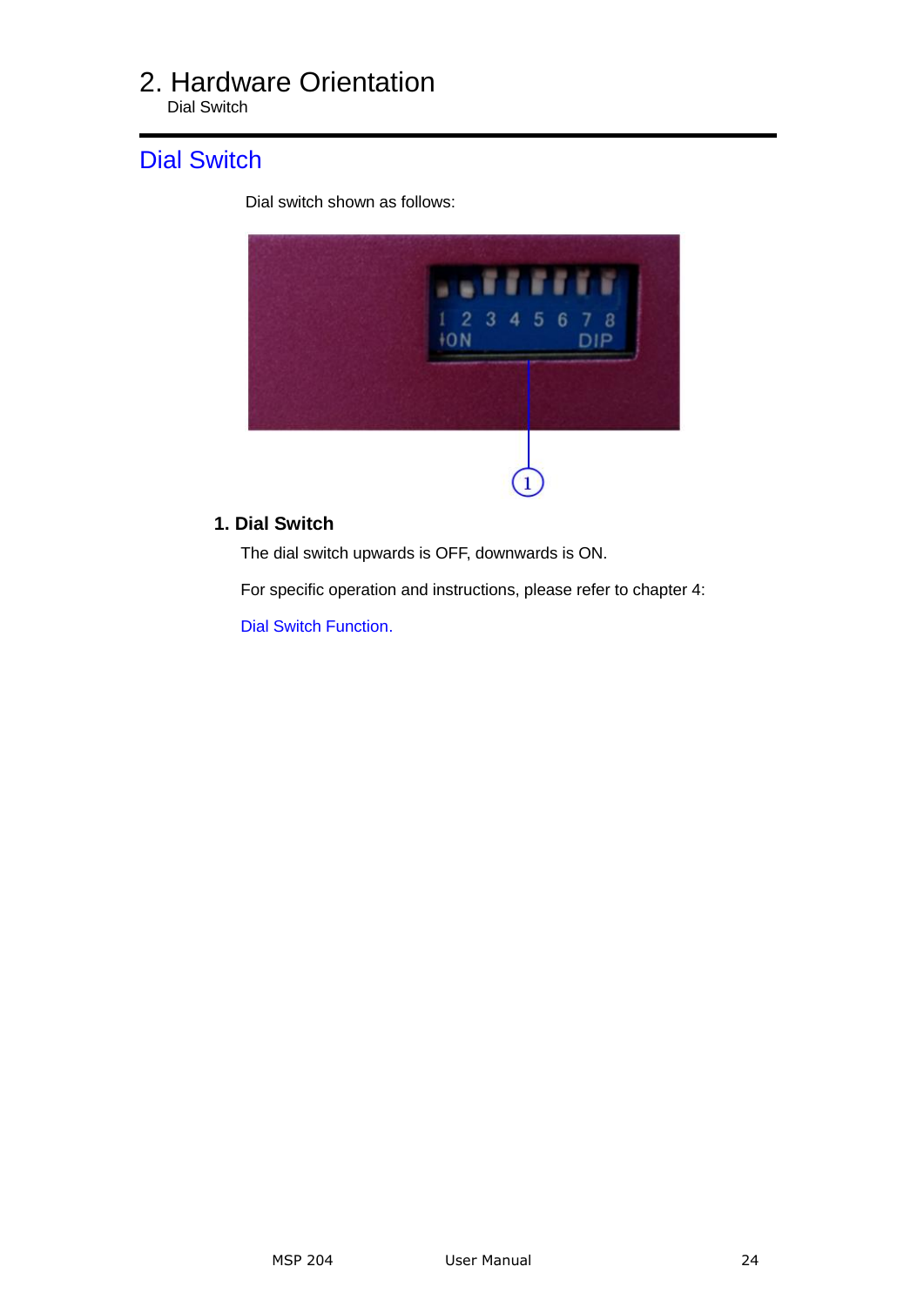## **RGBlink**

## <span id="page-24-0"></span>3. [Functional Description](#page-10-3)

## <span id="page-24-1"></span>Functional Description

- 1. HDMI input to SDI output.
- 2. Support input and output resolution of 480i, 576i, 720p, 1080i and 1080p.
- 3. Support left and right analog sound channel input, digital AES/EBU input, HDMI embedded audio input and mute function.
- 4. The LED indicator beside SDI interface lights when output SDI signal.

 When input analog audio signal, the LED indicators beside L-ANALOG and R-ANALOG light.

 When input digital AES/EBU signal, the LED indicator beside L-ANALOG or AES/EBU lights.

## <span id="page-24-2"></span>Functional Description Block Diagram

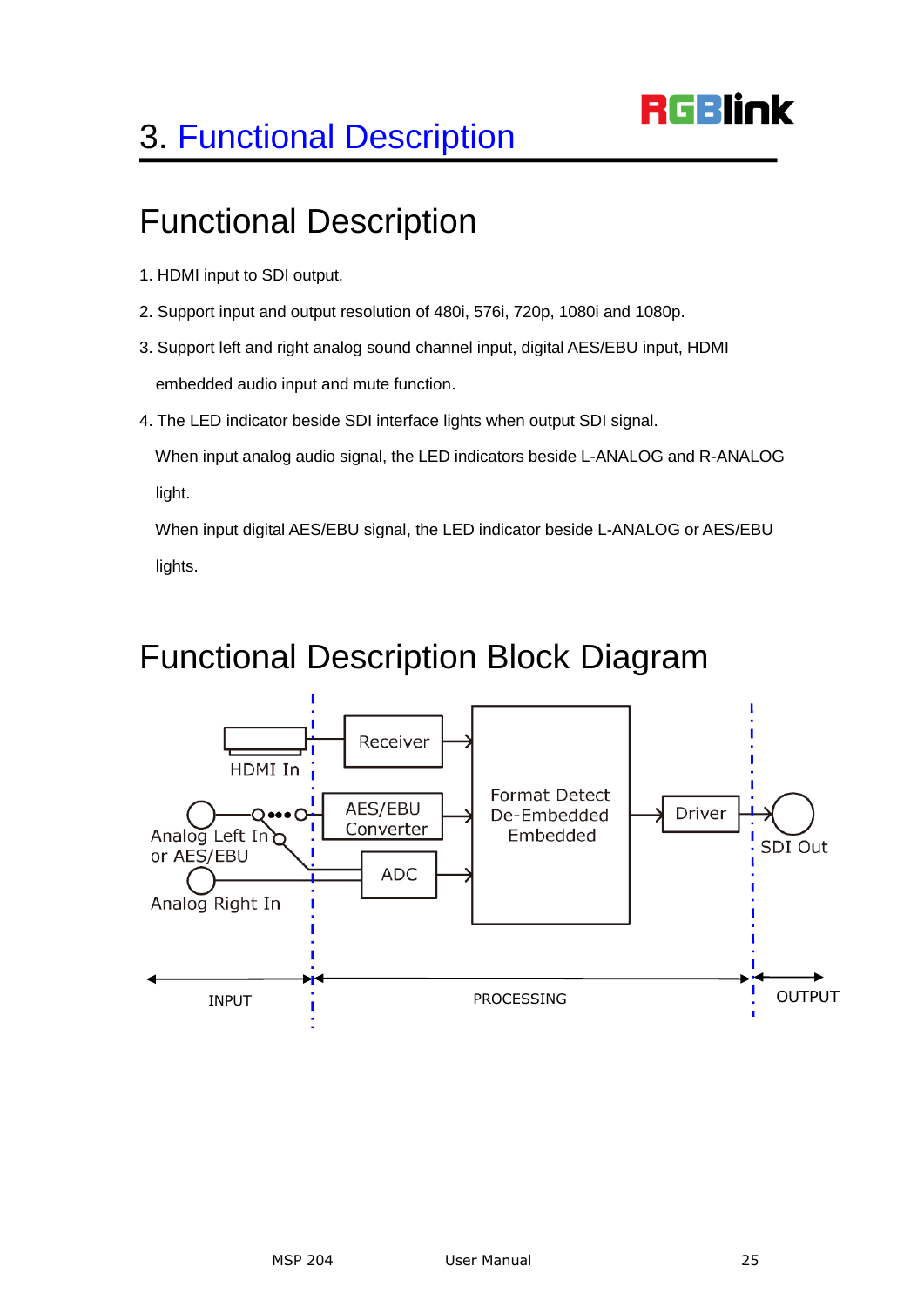

## <span id="page-25-1"></span><span id="page-25-0"></span>Functional Description Block Diagram

In this chapter, we will introduce the operation and instructions of dial switch, following is

 $OFF = UP$  $(ON=DOWN)$ OFF OFF SDI Embedded Audio Out ON ON Audio Mute  $\overline{4}$  $6 \mid 7 \mid 8$  $\mathbf 1$  $\overline{2}$  $\overline{\mathbf{3}}$ 5  $\mathbf 1$  $2$  $\mathsf{3}$  $\overline{4}$  $5<sup>1</sup>$  $6 \mid 7$ 8 OFF Embedded OFF SDI Audio Out AES/EBU ON ON Audio Normal  $\overline{2}$  $\mathsf{3}$  $\overline{4}$ 5  $\sqrt{6}$  $7$ 8  $\overline{2}$  $\mathsf{3}$  $\overline{4}$ 5  $\sqrt{6}$ 8  $\mathbf{1}$  $\mathbf 1$ 7 OFF Embedded OFF HDMI Analog ON ON Audio Audio  $\mathsf{3}$ 5  $7$ 3  $\overline{4}$ 5  $\mathbf 1$  $\overline{2}$  $\overline{4}$ 6 8  $\mathbf 1$  $\mathbf{2}$ 6  $\overline{7}$ 8 OFF OFF Operation Update ON ON  $1 \mid 2 \mid 3$  $\overline{4}$ 5 8  $\mathbf{1}$  $\overline{2}$  $\mathsf{3}$  $\vert 4 \vert$ 5  $\,$  6  $\,$  $7|8$  $\,$  6  $\,$ 7

the functional description block diagram: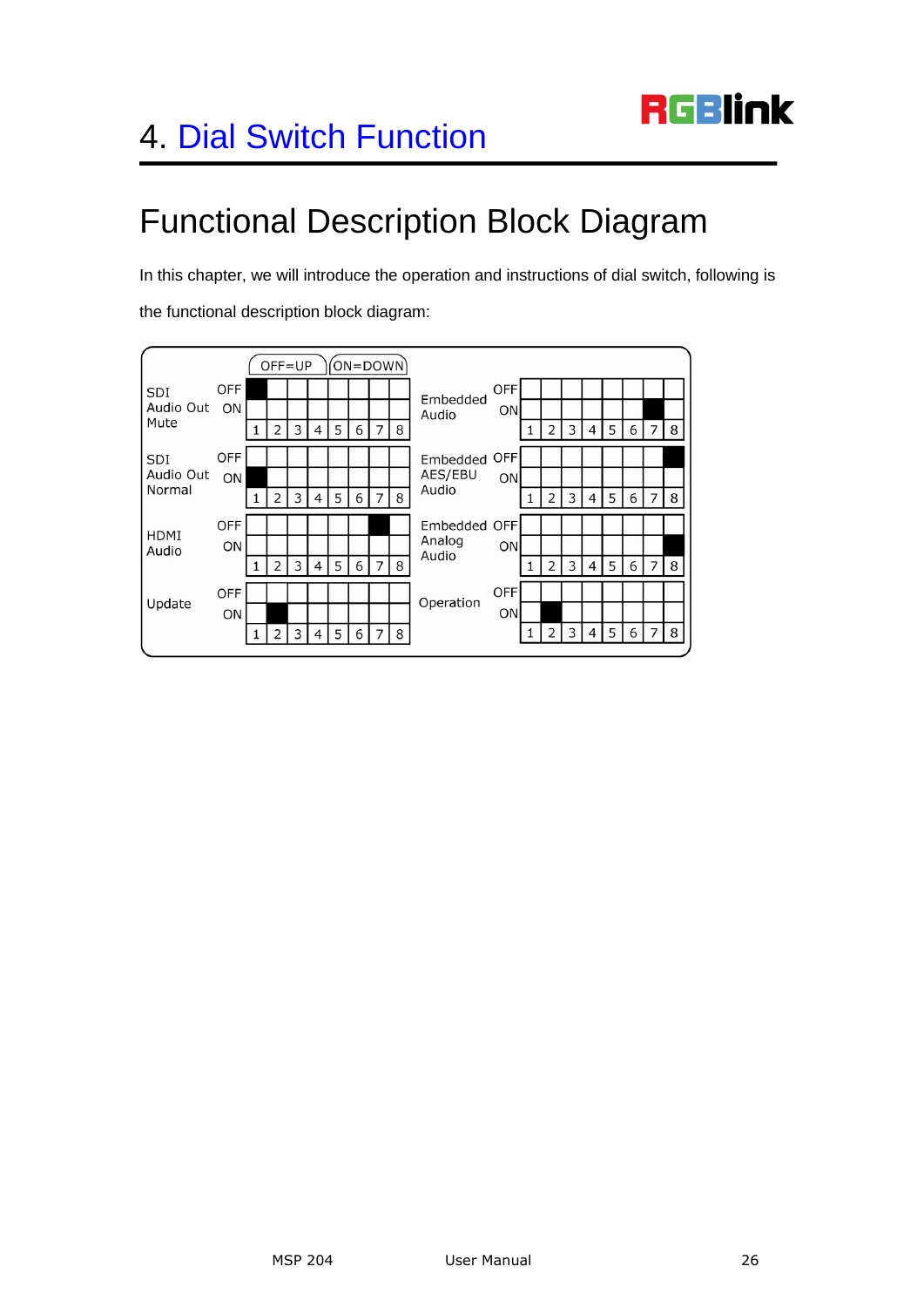## <span id="page-26-0"></span>**Instructions**

The dial switch upwards is OFF, downwards is ON:

1. Dial switch1 OFF: mute.

|---------------------------------------| OFF |◎ | ON | |  $|1|2|3|4|5|6|7|8$  |

2. Dial switch 1 ON: cancel mute.

|---------------------------------------|  $\overline{\text{OFF}}$  | ON |◎ |  $|1|2|3|4|5|6|7|8$ 

3. Dial switch 2 must be set to ON.

|---------------------------------------|  $\overline{\text{OFF}}$  | ON | ◎ | | 1 | 2 | 3 | 4 | 5 | 6 | 7 | 8 |

4. Dial switch 7 OFF: HDMI embedded audio output, no analog audio and AES/EBU audio output.

|---------------------------------------|  $OFF$  |  $\qquad \qquad \odot$  | ON | |  $|1|2|3|4|5|6|7|8$  |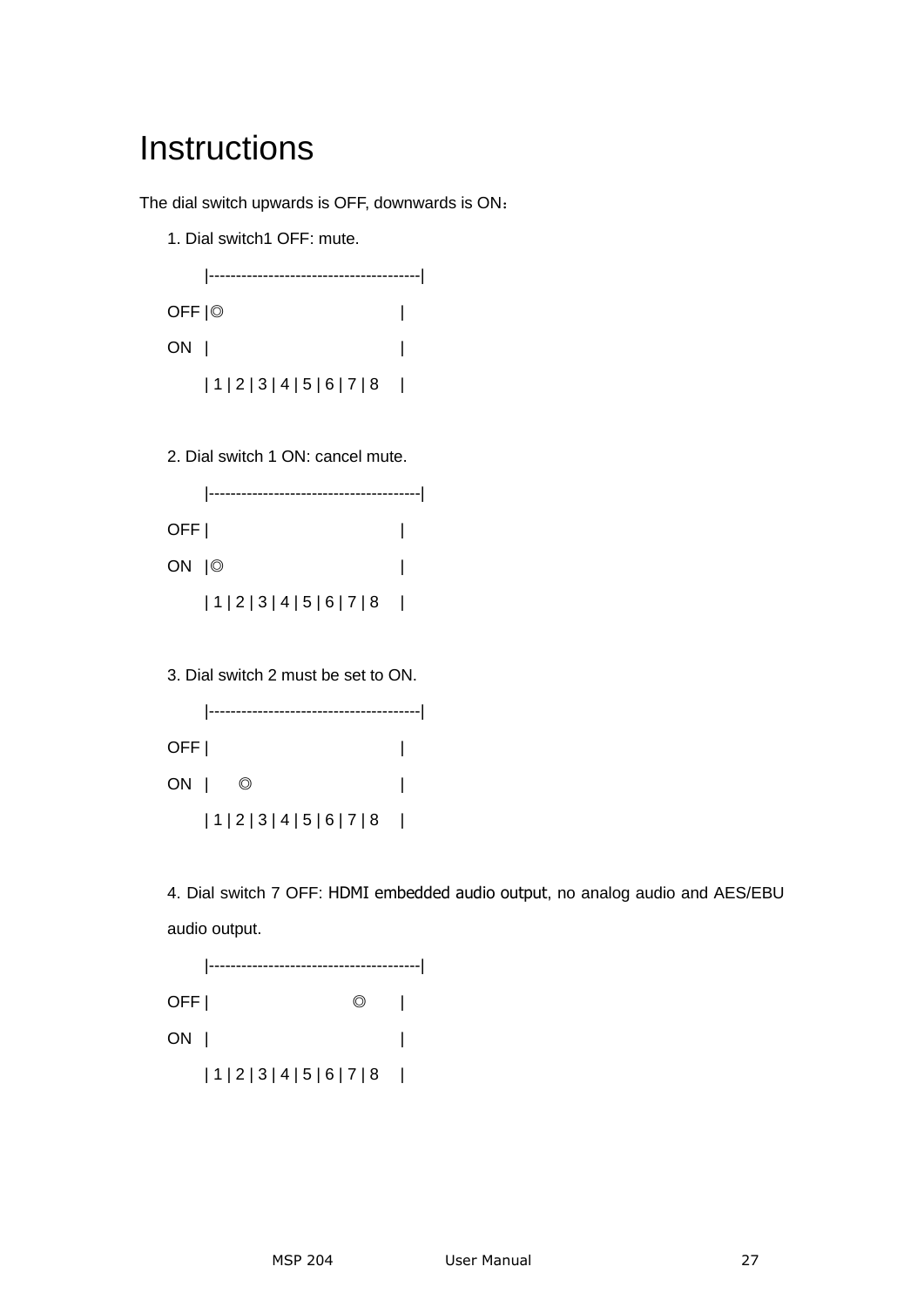5. Dial switch 7 ON, no HDMI embedded audio output, analog or AES/EBU audio output (depend on dial switch 8).

|---------------------------------------|  $OFF$  | ON | ◎ |  $|1|2|3|4|5|6|7|8$  |

6. Dial switch 7 ON, dial switch 8 OFF: AES/EBU output, no analog audio output.

|---------------------------------------|  $\overline{OFF}$  |  $\overline{O}$  | ON | ◎ | | 1 | 2 | 3 | 4 | 5 | 6 | 7 | 8 |

7. Dial switch 7 ON, dial switch 8 ON: L-analog and R-analog audio output, no AES/EBU output.

|---------------------------------------|  $\overline{\text{OFF}}$  | ON | ◎ ◎ | | 1 | 2 | 3 | 4 | 5 | 6 | 7 | 8 |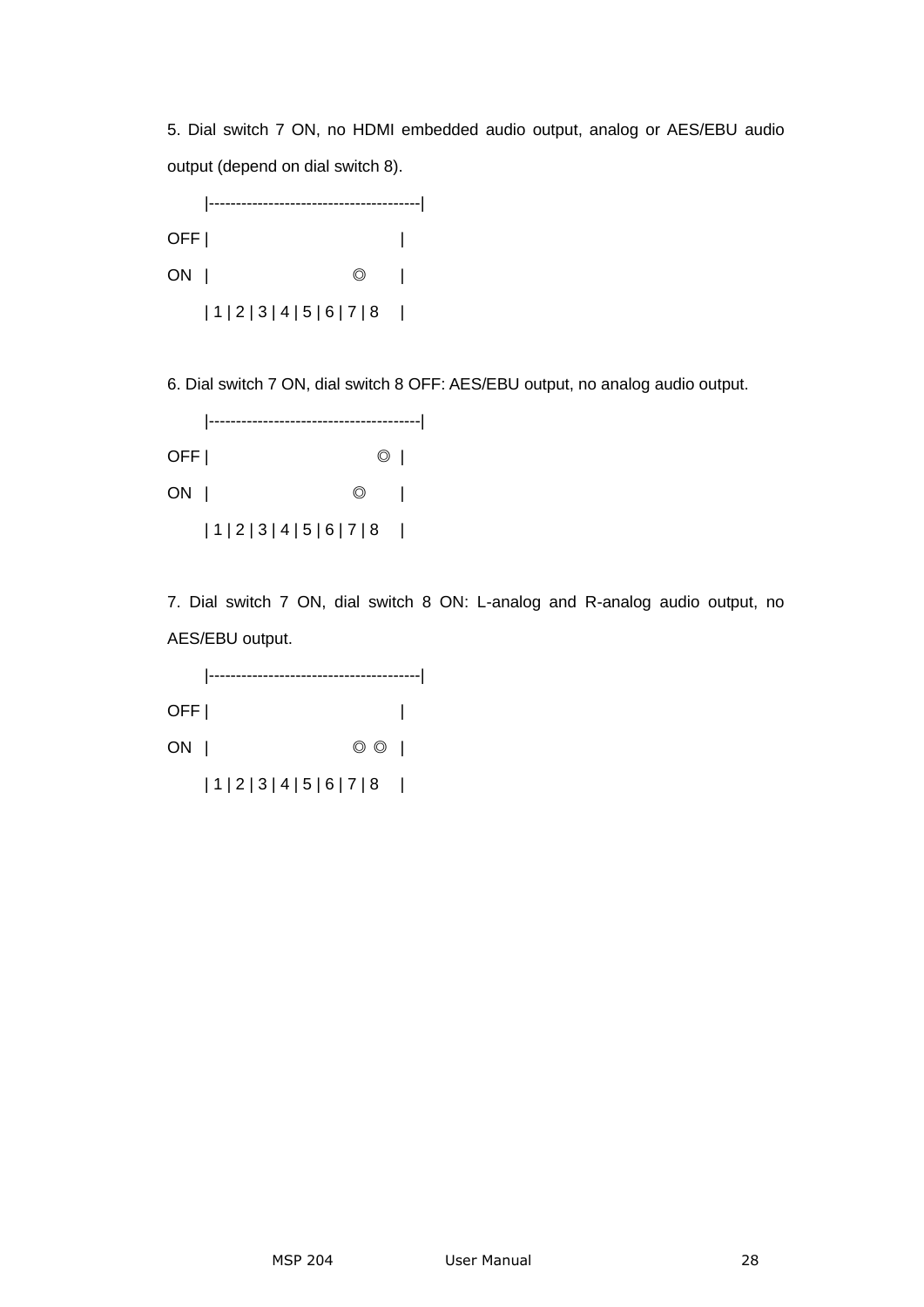## **RGBlink**

## <span id="page-28-0"></span>5. [Communication Software Guideline](#page-10-5)

AVMSP series mini converter is equipped with user-friendly communication control software. User can set the audio display source and so on.

## <span id="page-28-1"></span>Running Software

**RGBINK** NewMSP. exe Double-click AVMSP software **ND** , MSP 204 software interface

#### is shown as follows:

| r Audio-                          |           | r Input Informatio-<br>Input Format NOINPUT |
|-----------------------------------|-----------|---------------------------------------------|
| $\odot$ Mute<br>OHDMI<br>O Analog | O AES/EBU | Color Space RGB                             |
| Version 1.02                      |           | Input Source DVI                            |
|                                   |           |                                             |
|                                   |           |                                             |
|                                   |           |                                             |

#### <span id="page-28-2"></span>**Use**

#### <span id="page-28-3"></span>**Audio**

Click the option box to select audio input source, including mute, HDMI,

analog or AES/ EBU, for example, choose mute:

| -Audio    |               |           |  |
|-----------|---------------|-----------|--|
| ●Mute<br> | ○HDMI ○Analog | ○ AES/EBU |  |

#### <span id="page-28-4"></span>**Version**

Show the current device version information, the current version is 1.02 as

shown beow:

Version  $\boxed{1.02}$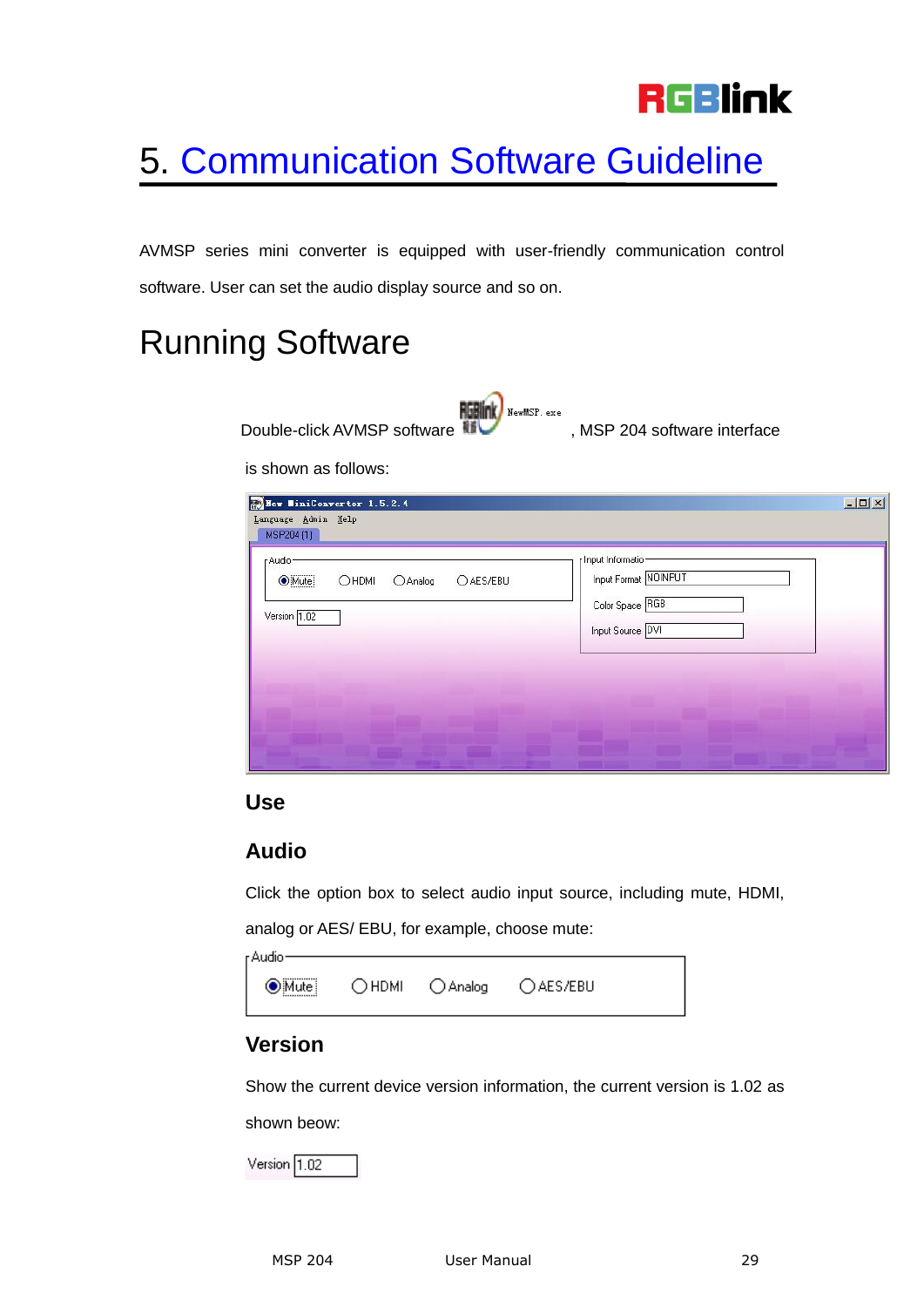#### <span id="page-29-0"></span>**Input Information**

Show the current input information, including input format, color space and

input source.

| <sub>F</sub> Input Informatio <sup>.</sup><br>Input Format NOINPUT |  |
|--------------------------------------------------------------------|--|
| Color Space RGB                                                    |  |
| Input Source DVI                                                   |  |

#### <span id="page-29-1"></span>【**Video Processor**】 **options**

| Her HiniConvertor 1.5.2.4<br>Language Admin Help                        | $  x$ $x$ |
|-------------------------------------------------------------------------|-----------|
| Chinese/中文(C)                                                           |           |
| English/英文(E)<br>r Input Informatio-<br><b>PRODUC</b>                   |           |
| Input Format NOINPUT<br>$\bigcirc$ Mute<br>OHDMI<br>OAES/EBU<br>OAnalog |           |
| Color Space RGB<br>Version 1.02                                         |           |
| Input Source DVI                                                        |           |
|                                                                         |           |
|                                                                         |           |
|                                                                         |           |
|                                                                         |           |

#### <span id="page-29-2"></span>**Language**

This software supports both Chinese and English, User can switch the

language by "language" option.

#### <span id="page-29-3"></span> **Admin**

Including "Advance Debug" and "Device Update":

| Her MiniConvertor 1.5.2.4                                             | $-10x$ |
|-----------------------------------------------------------------------|--------|
| Language Admin Help<br><b>MSP204</b><br>Advance Debug                 |        |
| Device Update<br>r Input Informatio-<br>r Audio-                      |        |
| Input Format NOINPUT<br>$\odot$ Mute<br>OHDMI<br>O AES/EBU<br>OAnalog |        |
| Color Space RGB                                                       |        |
| Version 1.02                                                          |        |
| Input Source DVI                                                      |        |
|                                                                       |        |
|                                                                       |        |
|                                                                       |        |
|                                                                       |        |
|                                                                       |        |
|                                                                       |        |

Advance Debug: User should input the password in the "Admin Password" dialog for advance debug.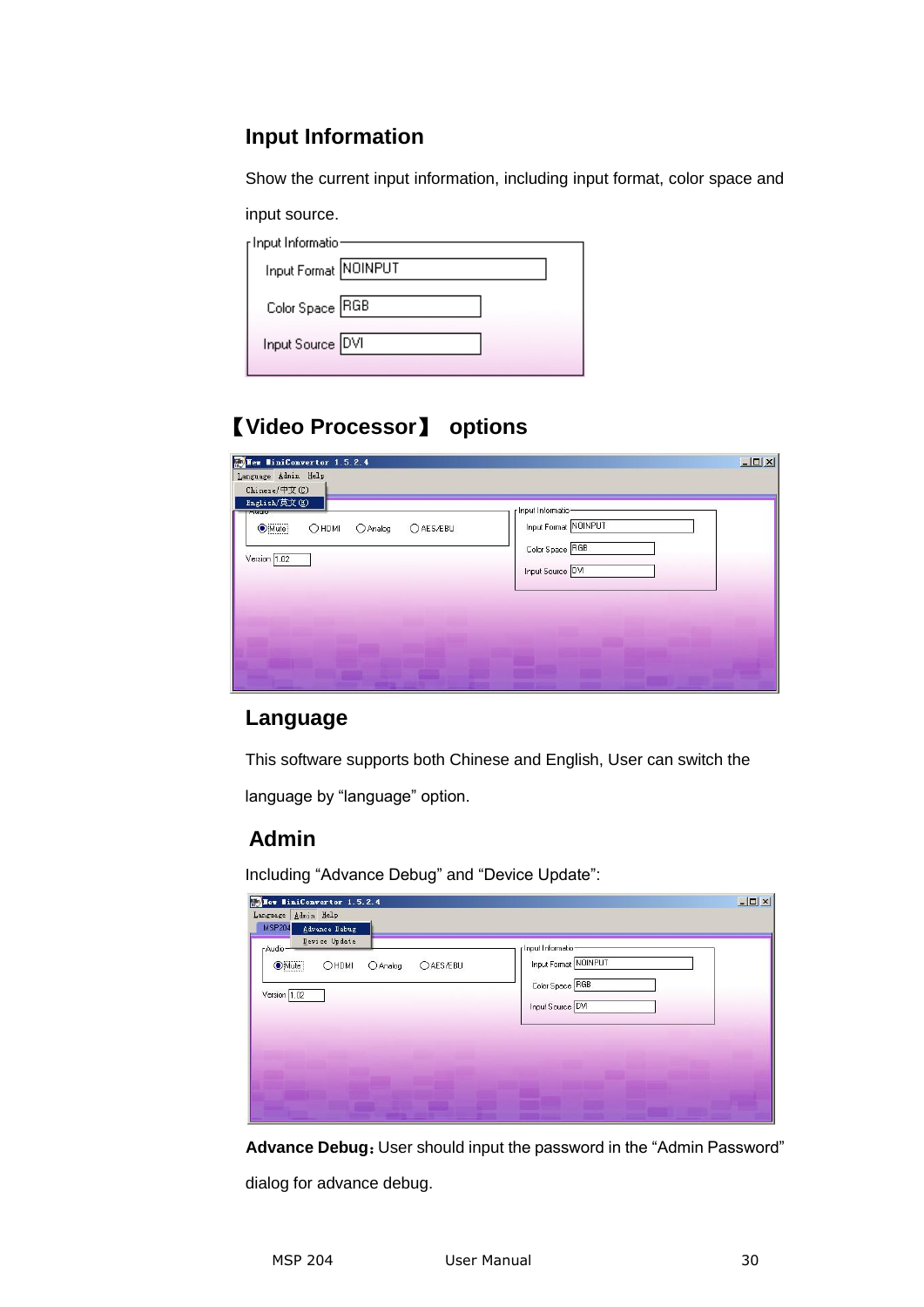| <b>Admin Password</b> |    |        |  |
|-----------------------|----|--------|--|
|                       |    |        |  |
|                       |    |        |  |
|                       | OΚ | Cancel |  |

**Note** 

Advance is only done by engineer. If need,

please connect us for password.

#### **Device Update:**

| <b>Device Update</b>                                                               | x         |
|------------------------------------------------------------------------------------|-----------|
| File Path C:\Documents and Settings\Administrator\桌面\MSP204_V1.02_20130617.iic.bin | Down Load |
| ∩°                                                                                 |           |

#### <span id="page-30-0"></span> **Help**

| Her MiniConvertor 1.5.2.4 |                                                        | $\Box$ |
|---------------------------|--------------------------------------------------------|--------|
| Language Admin Help       |                                                        |        |
| MSP204 (1)                | Version                                                |        |
| r Audio-                  | About<br>r Input Informatio-                           |        |
| $\bigcirc$ Mute           | Input Format NOINPUT<br>OHDMI<br>O AES/EBU<br>O Analog |        |
| Version 1.02              | Color Space RGB                                        |        |
|                           | Input Source DVI                                       |        |
|                           |                                                        |        |
|                           |                                                        |        |
|                           |                                                        |        |
|                           |                                                        |        |

**Version:** Show the content of software update.

About **RGBlink** 视诚人 About New MiniConvertor  $\triangle$ |<br>|New MiniConvertor Version:1.5.2.4<br>|Copyright (C) 2009-2011 RGBLink Co.,Ltd. All Rights Reserved.<br>|Address:S603-604 Weive Building Torch Hi-Tech Industrial Development Zone<br>|Xiamen, Fujian Province, P.R.C<br>|EMail:rgblink. 0K

**About:** Show software version and company information.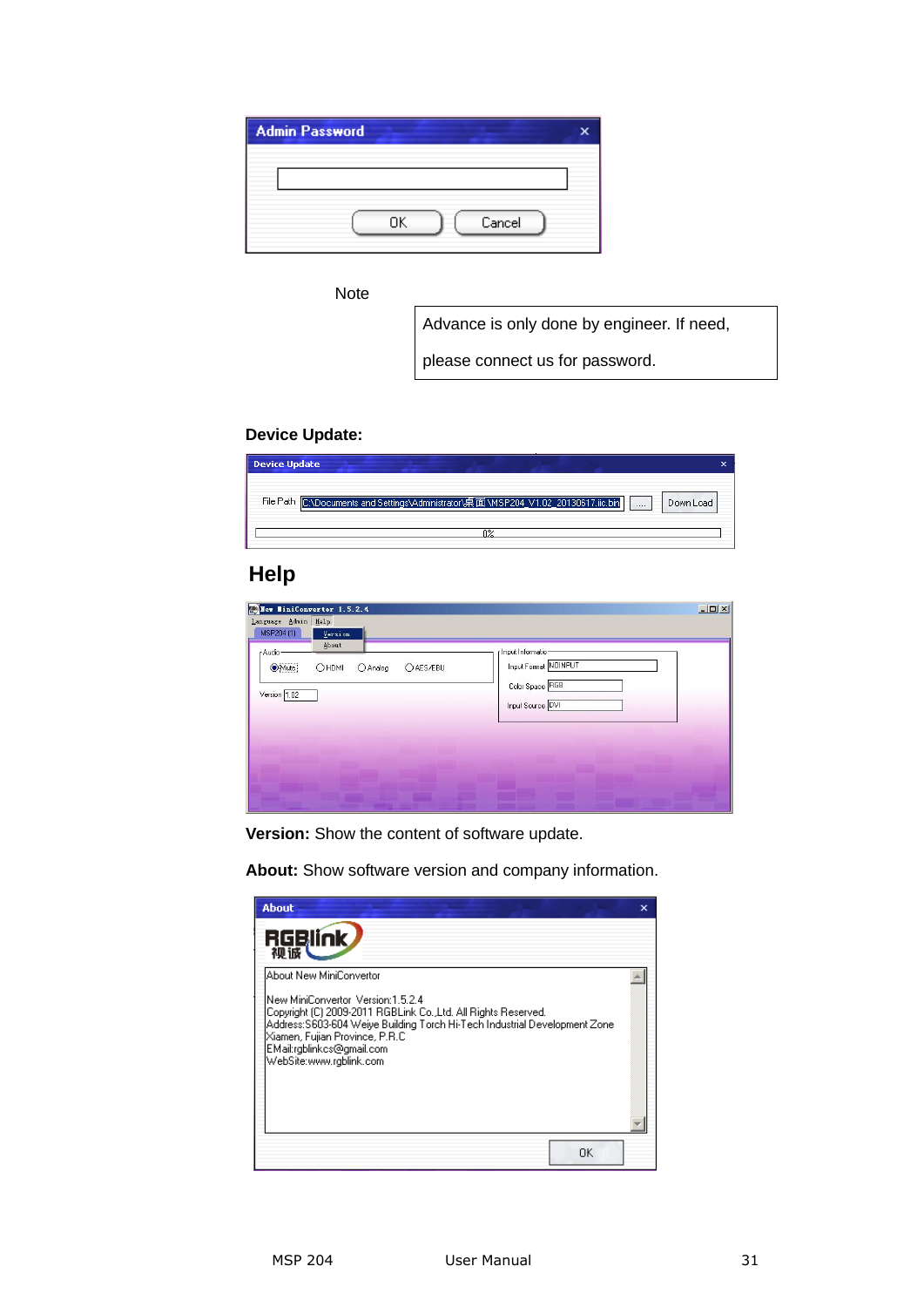

## <span id="page-31-0"></span>A. [Specification](#page-10-6)

| <b>HDMI</b> input              |                                                       |
|--------------------------------|-------------------------------------------------------|
| Number of inputs               | $\mathbf{1}$                                          |
| Connector                      | HDMI standard type A interface                        |
| Input resolution               | 625/25 PAL, 525/29.97 NTSC,                           |
| (Supported Standards)          | 720p50/59.94/60, 1080i50/59.94/60,                    |
|                                | 1080p23.98/24/25/29.97/30, 1080P50/59.94/60           |
| <b>Embedded Audio Channels</b> | Choose 1 in 4                                         |
| Standard                       | <b>HDMI 1.3</b>                                       |
| <b>Audio input</b>             |                                                       |
| Number of inputs               | $\overline{2}$                                        |
| connector                      | Standard 1/4" socket                                  |
| Audio standard                 | 48Kbps 24bit balance analog audio, or 48KHz AES audio |
| <b>SDI</b> output              |                                                       |
| Number of outputs              | $\mathbf{1}$                                          |
| Connector                      | <b>BNC</b> interface                                  |
| Output resolution              | 625/25 PAL, 525/29.97 NTSC,                           |
| (Supported Standards)          | 720p50/59.94/60, 1080i50/59.94/60,                    |
|                                | 1080p23.98/24/25/29.97/30, 1080P50/59.94/60           |
| Equalization                   | Belden 1694A 100m HD 1.485G, 350m SD 270Mbps          |
| <b>Function</b>                |                                                       |
| <b>PPM</b>                     | No support                                            |
| <b>TSL</b>                     | No support                                            |
| <b>Format Conversion</b>       | No support                                            |
| Frame Rate Conversion          | No Support                                            |
| <b>Extras</b>                  |                                                       |
| Assignment control             | USB or dial switch                                    |
| Power Supply                   | +12V standard 3.5" interface power module             |
| <b>Working Environment</b>     | 0°C~45°C                                              |
| <b>Stored Environment</b>      | 10% to 90%                                            |
| <b>Product Warranty</b>        | 3 years parts and labor warranty                      |